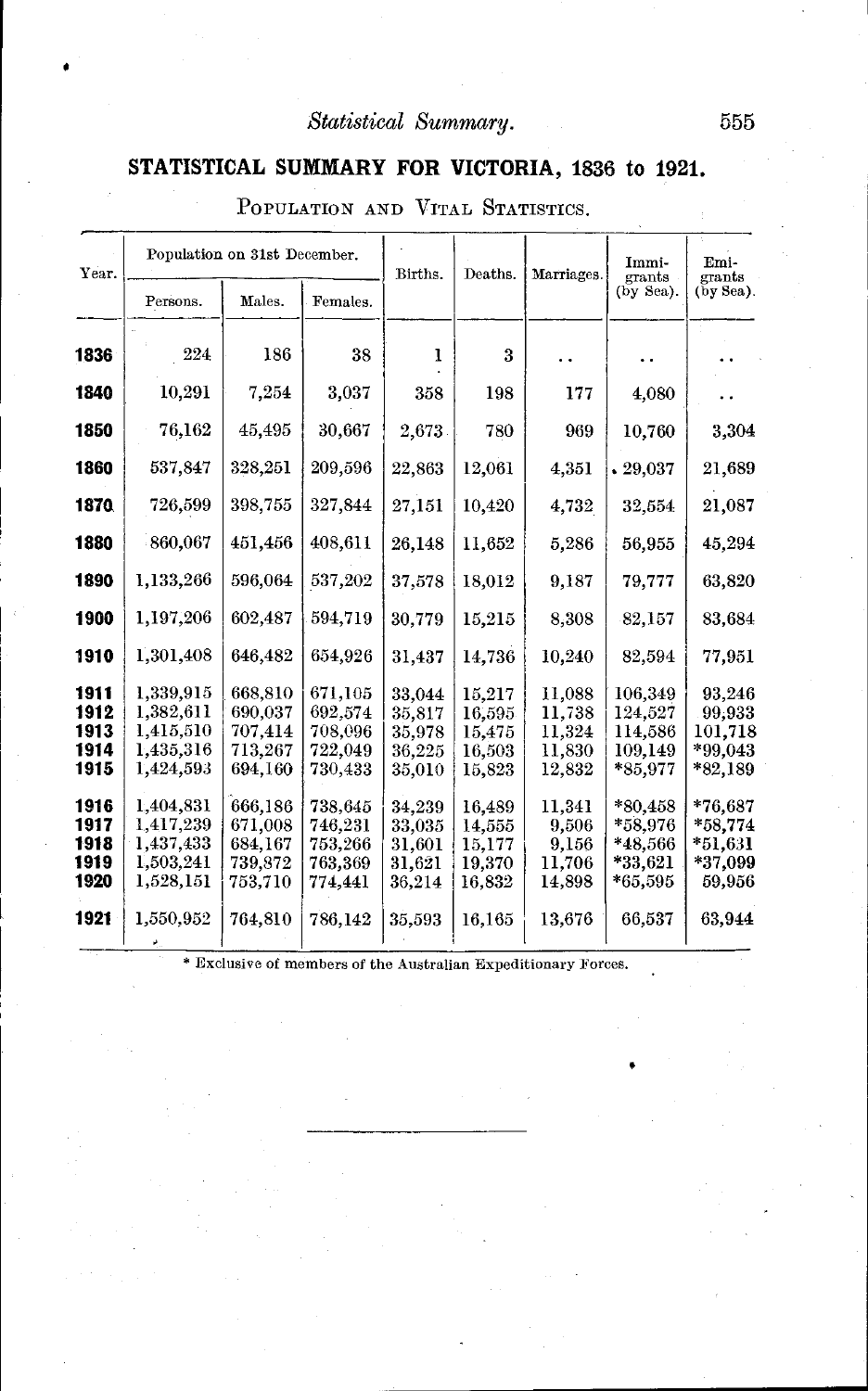STATE FINANCE.

|              |                          |                              | Loan                             | Government Expenditure on- |                           |                            |                           |  |
|--------------|--------------------------|------------------------------|----------------------------------|----------------------------|---------------------------|----------------------------|---------------------------|--|
| Year.        | General.<br>Revenue.     | General<br>Expendi-<br>ture. | Expenditure<br>by<br>Government. | Railways.                  | Roads<br>and<br>Bridges.* | Country<br>Water<br>Works. | Other<br>Public<br>Works. |  |
|              | £                        | £                            | £                                | £                          | £                         | £                          | £                         |  |
| 1836         |                          | 2,165                        |                                  |                            |                           |                            |                           |  |
| 1840         | 255,984                  | 70,129                       |                                  |                            | . .                       |                            |                           |  |
| 1850         | 259,433                  | 196,440                      |                                  |                            |                           |                            |                           |  |
| 1860         | 3,082,461                | 3,315,307                    | 2,207,976                        | $\ddagger$                 | 621,554                   |                            | 419,905                   |  |
| 1870         | 3,261,883                | 3,428,382                    | 236,643                          | 192,420                    | 36,832                    | 93,553                     | 191,573                   |  |
| 1880         | 4,621,282                | 4,875,029                    | 1,477,002                        | 1,988,916+                 | 24,945                    | 84,413                     | 383,751                   |  |
| 1890         | 8,519,159                | 9,645,737                    | 4,134,106                        | 3,613,782                  | 99,372                    | 420,457                    | 564,418                   |  |
| 1900         | 7,453,355                | 7,285,636                    | 1,005,889                        | 1,101,098                  | 52,051                    | 151,035                    | 226,744                   |  |
| 1910         | 8,760,305                | 8,742,293                    | 1,209,505                        | 1,299,918                  | 102,309                   | 369,368                    | 338,121                   |  |
| 1911         | 9,372,637                | 9,362,291<br>10,171,386      | 2,657,271                        | 1,783,096<br>2,608,156     | 67.001<br>58,917          | 399,510<br>365,186         | 387,224<br>460,750        |  |
| 1912<br>1913 | 10,181,840<br>10,508,945 | 10,479,741                   | 2,974,149<br>2,693,844           | 2,662,129                  | 73,374                    | 385,192                    | 431,949                   |  |
| 1914         | 10,958,037               | 10,944,718                   | 3,276,994                        | 2,996,378                  | 56,649                    | 344,651                    | 477,849                   |  |
| 1915         | 10,529,017               | 11,706,968                   | 4,451,830                        | 3,815,364                  | 47.898                    | 437,825                    | 654.702                   |  |
| 1916         | 11,470,875               | 11,683,363                   | 4,028,099                        | 3,248,249                  | 25,651                    | 472,709                    | 413,402                   |  |
| 1917         | 11,813,879               | 11,795,295                   | 2,440,966                        | 2,114,391                  | 16,514                    | 413,945                    | 248,187                   |  |
| 1918         | 12,672,787               | 12,631,169                   | 1,931,679                        | 1.896,254                  | 19.782                    | 423,744                    | 256,529                   |  |
| 1919         | 13,044,088               | 12,979,407                   | 2,932,521                        | 1,794,654                  | 20,591                    | 528,420                    | 188,826                   |  |
| 1920         | 15,866,184               | 15,752,459                   | 7,601,266                        | 2,162,154                  | 7.832                     | 724.562                    | 313,326                   |  |
| 1921         | 19,054,475               | 18,941,698                   | 11.095.158                       | 3,104,063                  | 10,842                    | 857,804                    | 463,079                   |  |

NOTE.—In addition to the amounts included under the heading "Loan Exrenditure by Government" a sum of f16,775 was expended from 1859 to 1865 on Me.bourne Water Supply, which cannot be allocated to the separate years. The

except in the case of Country Waterworks, relate to the first six months only. Subsequent figures relate to the year ended 30th June, except as regards the Railway Expenditure for 1876, which is for the eighteen months en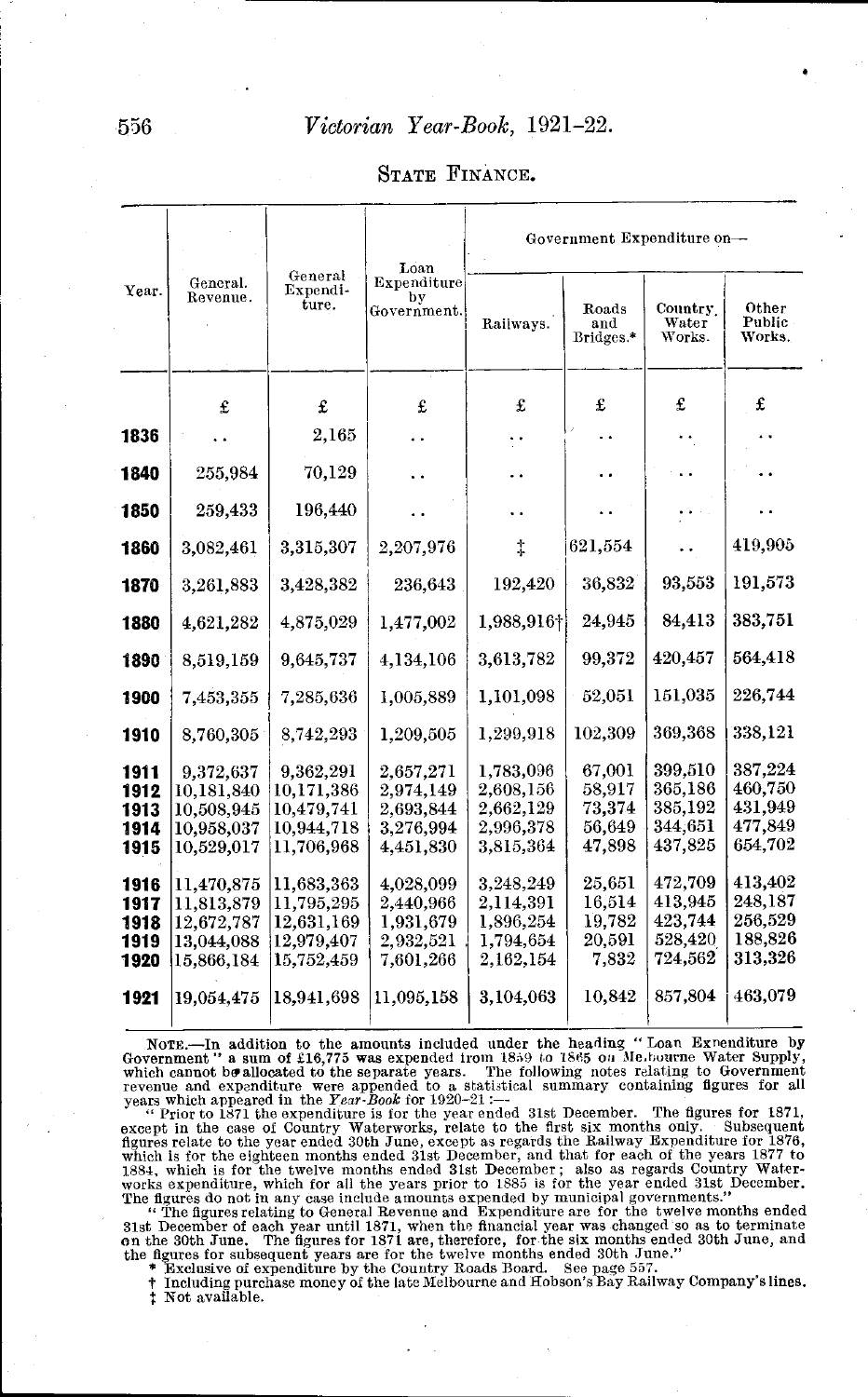|              |                                             |     | Cities, Towns, and Boroughs.            |           | Shires and Road Districts. |                                         |                 |  |
|--------------|---------------------------------------------|-----|-----------------------------------------|-----------|----------------------------|-----------------------------------------|-----------------|--|
| Year.        | Public Debt<br>at end of<br>Financial Year. | No. | Total Value<br>of Rateable<br>Property. | Revenue.  | No.                        | Total Value<br>of Rateable<br>Property. | Revenue.        |  |
|              |                                             |     |                                         |           |                            |                                         |                 |  |
|              | £                                           |     |                                         | £         |                            |                                         | £               |  |
| 1857         | 828,700                                     | 19  | 16,520,160                              | 219,960   | 16                         | 2,890,550                               | 58,113          |  |
| 1860         | 5,118,100                                   | 41  | 19,512,925                              | 324,728   | 42.                        | $*8,242,199$                            | 122,470         |  |
| 1870         | 11,924,800                                  | 65  | 22,607,630                              | 386,676   | 108                        | 25,322,054                              | 528,881         |  |
| 1880         | 20,056,600                                  | 57  | 31,199,483                              | 416,765   | 117                        | 52.647.936                              | 405,187         |  |
| 1890         | 41,377,693                                  | 59  | 86,226,966                              | 925,638   | 133                        | 108,086,680                             | 925,673         |  |
| 1900         | 48,774,885                                  | 58  | 67,302,423                              | 657,775   | 150                        | 106,839,331                             | 531,102         |  |
| 1910         | 55,501,725                                  | 60  | 114,113,507                             | 1,015,028 | 146                        | 150,970,220                             | 754,586         |  |
| 1911         | 57.933.764                                  | 61  | 119,400,893                             | 1,056,575 | 146                        | 155.677.624                             | 761.853         |  |
| 1912         | 60,712,216                                  | 61  | 127,743,501                             | 1,149,044 | 147                        | 160,128,933                             | 796,472         |  |
| 1913         | 62,776,724                                  | 61  | 137,649.219                             | 1,259.569 | 147                        | 164,268,467                             | 840,080         |  |
| 1914         | 66,130,726                                  | 61  | 147.205.224                             | 1,320,545 | 147.                       | 167,405,523                             | 854,483         |  |
| 1915         | 72,183,927                                  | 52  | 149,235,137                             | 1.378.006 | 141                        | 169,724,979                             | 827,466         |  |
|              | 75,504,562                                  | 51  | 154,105,571                             | 1.407.021 | 139                        | 172,309,539                             | 847,206         |  |
| 1916<br>1917 | 76,822,110                                  | 52  | 158,777,843                             | 1,487,526 | 139                        | 172,558,872                             | 875,940         |  |
| 1918         | 78,192,361                                  | 52  | 164,306,704                             | 1.598,643 | 139                        | 176,297,529                             | 927,901         |  |
| 1919         | 80.678.644                                  | 52  | 172,838,636                             | 1,857,884 | 139                        | 184,599,186                             | $1{,}022{,}241$ |  |
| 1920         | 86,394,454                                  | 55  | 193.947.624                             | 2,053,584 | 138                        | $205{,}555{,}121$                       | 1.171.379       |  |
| 1921         | 96,164,546                                  | 53  | 210,501,055                             | 2,314,017 | 139                        | 215,984,328                             | 1,279,099       |  |

#### STATE AND MUNICIPAL FINANCE.

EXPENDITURE BY THE COUNTRY ROADS BOARD.

| Total Expenditure<br>on Construction |  |
|--------------------------------------|--|
| and Maintenance<br>of Roads.         |  |
| £                                    |  |
| 33,930                               |  |
| 392,569                              |  |
| 563,666                              |  |
| 357,139                              |  |
| 401.883                              |  |
| 511.428                              |  |
| 843,759                              |  |
| 1,186,490                            |  |
| 4.290.864                            |  |
|                                      |  |

\* One-half of this expenditure is repaid by the municipalties affected annually.<br>† One-half of this expenditure is repaid by the municipalties over a period of  $31\frac{1}{2}$  years.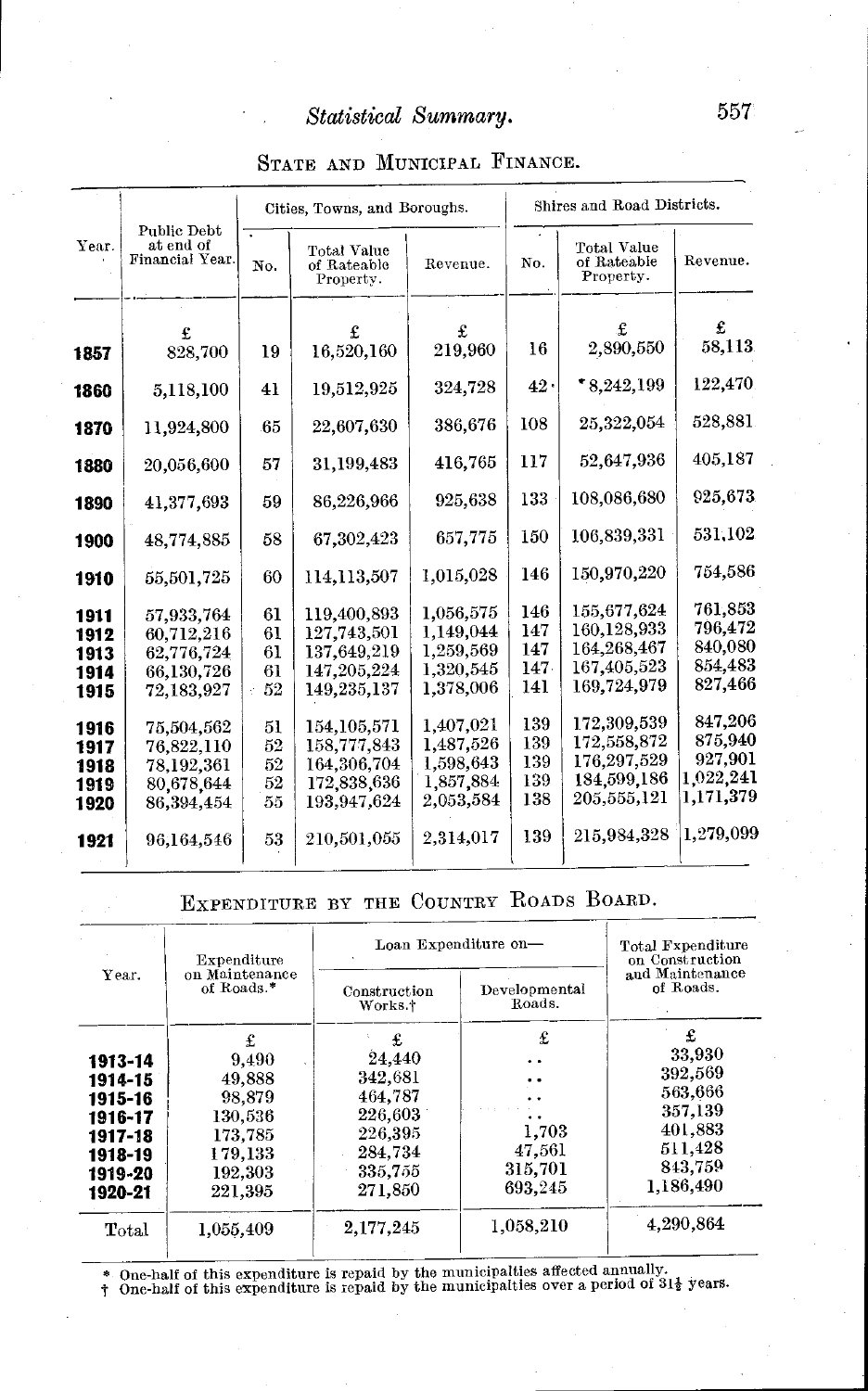|                                      |                  |                                                                                           | Ordinary Banks.                                                    |                                                                    |                                                                    |                                 | Savings Banks.*               |                                                                                                               |
|--------------------------------------|------------------|-------------------------------------------------------------------------------------------|--------------------------------------------------------------------|--------------------------------------------------------------------|--------------------------------------------------------------------|---------------------------------|-------------------------------|---------------------------------------------------------------------------------------------------------------|
| Year.                                | No. of<br>Banks. | Paid-up<br>Capital.                                                                       | Assets.                                                            | Liabilities.                                                       | Deposits.                                                          | No. of<br>Savings<br>Banks.     | Number<br>of De-<br>positors. | Amount<br>of<br>Balances.                                                                                     |
| 1854                                 | 6 <sup>1</sup>   | 3,367,560                                                                                 | 10,536,528                                                         | £<br>7,494,909                                                     | £<br>5,068,792                                                     | $\overline{4}$                  | 2,761                         | £<br>180,020                                                                                                  |
| 1860                                 | 9                | 6,134,657                                                                                 | 12,693,727                                                         | 9,238,731                                                          | 7,225,728                                                          | 9                               | 10,135                        | 484,501                                                                                                       |
| 1870                                 | 10               | 8,305,224                                                                                 | 16,866,405                                                         | 12,357,571                                                         | 10,899,026                                                         | 123                             | 41,738                        | 1,047,147                                                                                                     |
| 1880                                 | 11               | 9,126,250                                                                                 | 23,284,822                                                         | 19,488,512                                                         | 17,972,703                                                         | 202                             | 92.115                        | 1,661,409                                                                                                     |
| 1890                                 |                  | 16 13, 281, 790                                                                           | 60,937,955                                                         | 42,224,084                                                         | 40,292,065                                                         | 360                             | 281,509                       | 5,262,105                                                                                                     |
| 1900                                 |                  | 11 13, 746, 458                                                                           | 41,755,928                                                         | 31,895,571                                                         | 30,638,285                                                         | 371                             | 375,070                       | 9,110,793                                                                                                     |
| 1910                                 |                  | 11 13.933,729                                                                             | 47,341,431                                                         | 44,746,441                                                         | 43,188,975                                                         | 416                             |                               | 560,515 15,417,887                                                                                            |
| 1911<br>1912<br>1913<br>1914<br>1915 |                  | 12 14,529,658<br>12 14, 529, 735<br>16 23, 677, 252<br>16 25, 074, 076<br>16 25, 112, 160 | 49.343.205<br>49,543,884<br>50,335,420<br>51,996,067<br>59,449,407 | 48,158,503<br>47.836.052<br>49,255,216<br>51,819,656<br>55,813,235 | 47.485,600<br>47,258,048<br>48.686.121<br>50,896,536<br>54,040,102 | 423<br>422<br>433<br>445<br>451 |                               | 595,424 17,274,423<br>641,736 19,662,465<br>674,542 21,508,125<br>705,029 23,258,775<br>721,936 24,874,811    |
| 1916<br>1917<br>1918<br>1919<br>1920 |                  | 17 26, 519, 044<br>17 27,006,166<br>16 27,013,981<br>16 28, 155, 048<br>17 35, 915, 745   | 63,435,125<br>59,737,528<br>75,489,092<br>70,903,238<br>88,536,893 | 60.195.632<br>65,329,672<br>78,296,932<br>80,028,961<br>88,049,750 | 59.202.831<br>64,042.657<br>76,390,503<br>78,518,187<br>86,085,423 | 461<br>459<br>464<br>468<br>473 |                               | 746,597 26,143,908<br>780,139 28,344,042<br>813,031 30,756,929<br>850,486 34,104,110<br>886, 344 37, 232, 543 |
| 1921                                 |                  | 16 36,001,087                                                                             | 84,033,765                                                         | 83,741,022                                                         | 82,249,429                                                         | 484                             |                               | 928,009 42,956,461                                                                                            |

#### BANKING.

\* Post Office Savings Banks were first opened in 1865. Particulars relating to Post Office Savings Banks are for the years ended 31st December; those relating to Trustee Savings Banks are for the years ended 30th June. The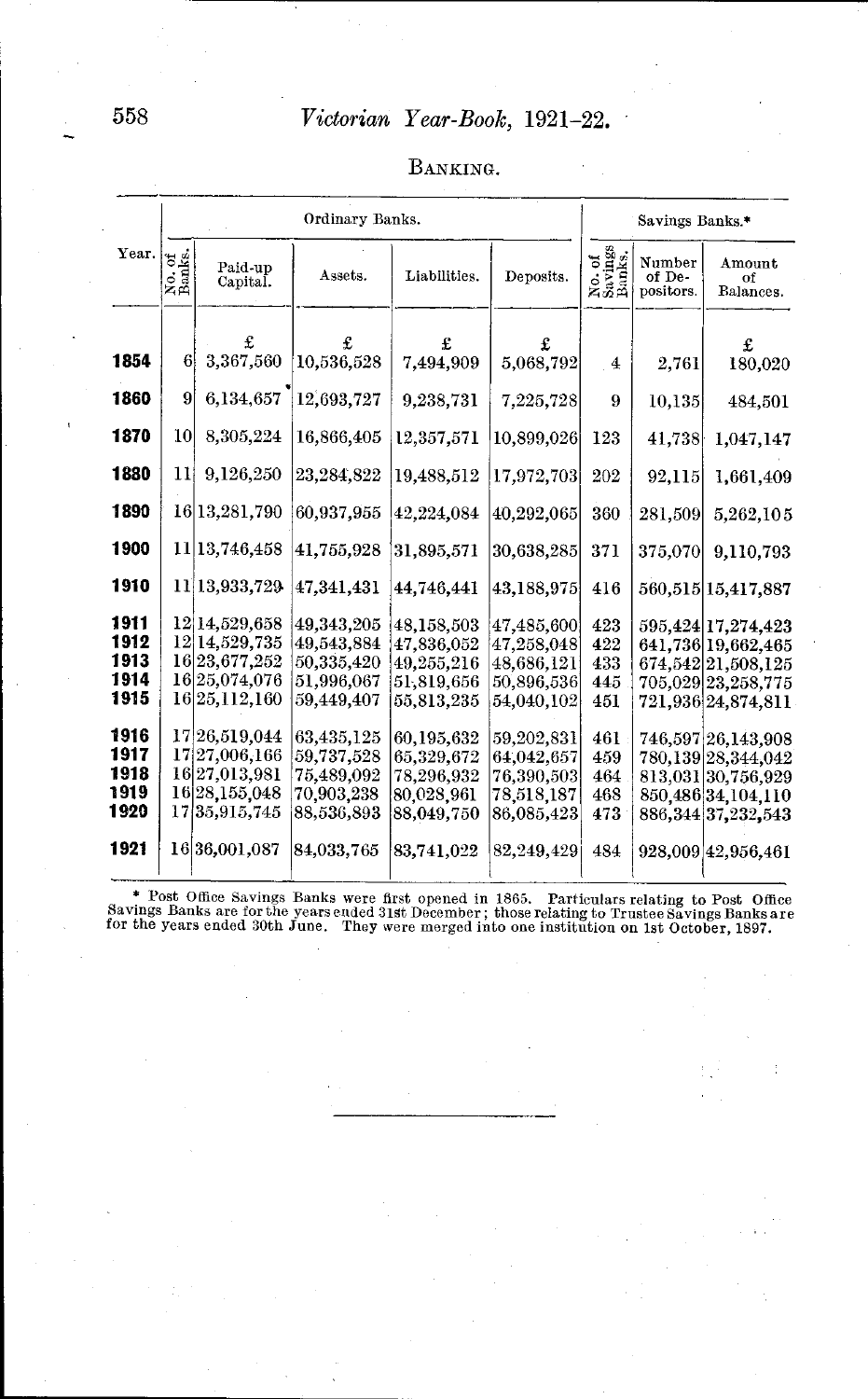|  |  |  | CROWN LANDS AND COMMERCE. |
|--|--|--|---------------------------|
|--|--|--|---------------------------|

|       |            | Crown Land Sales. | Imports.             | Exports.     | Total                     | Exports Oversea of--                         |                 |
|-------|------------|-------------------|----------------------|--------------|---------------------------|----------------------------------------------|-----------------|
| Year. | Area Sold. | Amount            | Total Value.         | Total Value. | Exports<br>of Victorian   | Butter.                                      |                 |
|       |            | Realized.         |                      |              | Produce.                  | Quantity.                                    | Value.          |
|       | acres.     | £                 | £                    | £            | £                         | lbs.                                         | £               |
| 1857  | 500,383    |                   | 1,067,450 17,256,209 | 15,079,512   |                           | 572,770                                      | 16,240          |
| 1860  | 492,248    |                   | 663,238 15,093,730   | 12.962,704   | $\left 11,061,076\right $ | 705,040                                      | 27,974          |
| 1870  | 337,507    |                   | 463,821 12,455,758   | 12,470,014   | 9.103.323                 | 137,475                                      | 4,704           |
| 1880  | 409,738    |                   | 471,824 14,556,894   | 15,954,559   | 11,220,467                | 1.096,401                                    | 29,996          |
| 1890  | 249,373    |                   | 322,946 22,954,015   | 13,266,222   | 10,291,821                | 1.297.777                                    | 147,972         |
| 1900  | 494,694    |                   | 526,650 18,301,811   | 17,422,552   | 13,918,556                | 32,087,739                                   | 1,243,260       |
| 1910  | 127,890    | 171,904           | *                    | $\star$      | $\ast$                    | 39,698,122                                   | 1,780,044       |
| 1911  | 121,062    | 136,277           | *                    | *            | $\approx$                 | 51,304,010                                   | 2.361.587       |
| 1912  | 128,069    | 165,854           | Ŵ.                   | *            | $\ast$                    | 31,451,378                                   | 1.545,771       |
| 1913  | 152,989    | 164,065           | ÷                    | *            | $\ast$                    | 34,542,925                                   | 1,681,987       |
| 1914  | 129,235    | 145,003           | $\ast$               | *            | $\mathcal{L}$             | $+9,373,252$                                 | +475,898        |
| 1915  | 117,161    | 113.167           | *.                   | *            | ÷                         | 116,630,637                                  | 1800,385        |
| 1916  | 89,177     | 80,238            | *.                   | *            | *                         | 111,417,311                                  | <b>1719,653</b> |
| 1917  | 81,991     | 79,992            | $\approx$            | $\ast$       | $\mathbbmss{}$            | 130,706,719 12,189,052                       |                 |
| 1918  | 76,039     | 78,235            | *                    | *            | $\ast$                    | $\ddagger 24.323.648\vert\ddagger 1.664.299$ |                 |
| 1919  | 100,945    | 114,654           | *                    | *            | $\star$ $^{\circ}$        | 123,969,104 11,860,415                       |                 |
| 1920  | 187,228    | 192,861           | 4                    | $\ast$       | $\star$                   | 124,170,187 12,089,296                       |                 |
| 1921  | 110.056    | 100,890           | $\ast$               | *            | ∗.                        | 132,813,204 14,027,256                       |                 |
| 1922  |            |                   | $\star$              | ∗            | *                         | t45,985,904 t3,026,447                       |                 |
|       |            |                   |                      |              |                           |                                              |                 |

\* Information not available owing to the Federal Government having abandoned the collecting and recording of Inter-State imports and exports from 13th September, 1910.

+ To 30th June. <sup>‡</sup> For year ended 30th June.

×

NOTE.—In addition to the quantity of land actually sold and the amount realized for sales<br>within the year, the figures under the head "Crown Land Sales" represent during each of the<br>years after 1868 the total extent of, a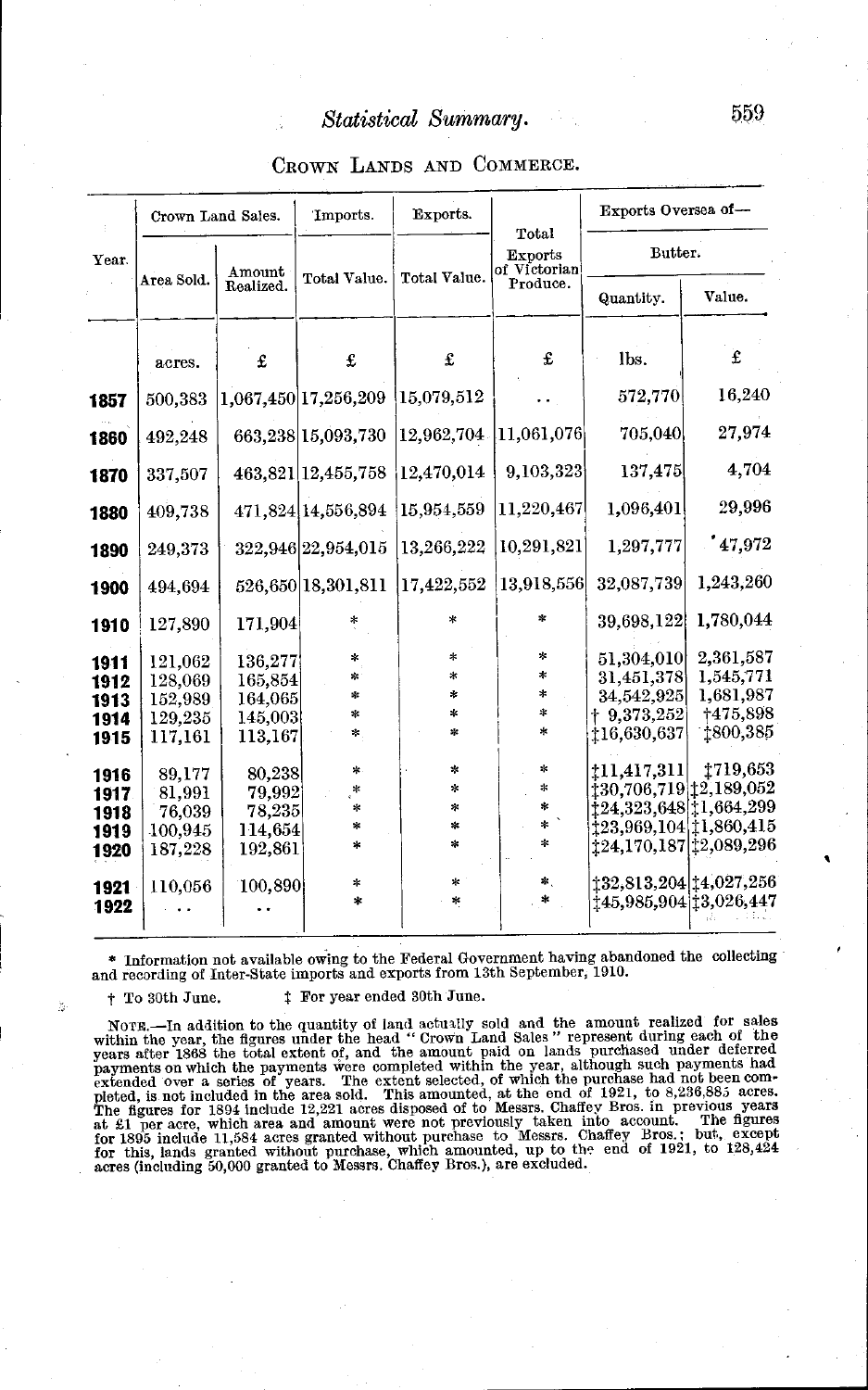| Year.            |            | Value of Australian<br>Produce Exported<br>Oversea.<br>Ť | Value of Oversea<br>Imports. | Value of Oversea<br>Exports. | Value of Total<br>Oversea Trade. |  |
|------------------|------------|----------------------------------------------------------|------------------------------|------------------------------|----------------------------------|--|
|                  |            |                                                          | t                            | t                            | t                                |  |
|                  |            | £                                                        | £                            |                              |                                  |  |
| 1859             |            | *                                                        | 12,873,360                   | 12,558,129                   | 25,431,489                       |  |
| 1860             |            |                                                          | 12,736,535                   | 11,390,445                   | 24,126,980                       |  |
| 1870             | . .        | *                                                        | 10,608,267                   | 11,236,300                   | 21,844.567                       |  |
| 1880             |            |                                                          | 9,034,538                    | 12,151,798                   | 21.186,336                       |  |
| 1890             |            |                                                          | 15,161,356                   | 9,553,031                    | 24,714,387                       |  |
| 1900             |            | 11,855,052                                               | 11,937,644                   | 12,165,364                   | 24,103,008                       |  |
| 1910             |            | 17,388,708                                               | 20,002.606                   | 18,188,236                   | 38,190,842                       |  |
| 1911             |            | 17,936.017                                               | $21{,}850{,}963$             | 18,915,716                   | 40,766,679                       |  |
| 1912             | ٠.         | 18,366,092                                               | 25,081,074                   | 19,113,121                   | 44,194,195                       |  |
| 1913<br>1914 (to | ٠.<br>30th | $16{,}750{,}278$                                         | 24,387,073                   | 17,837,591                   | 42.224.664                       |  |
| June)            | . .        | 8,746,861                                                | 12,718,794                   | 8,994,698                    | 21,713,492                       |  |
| 1914-15          | . .        | 12,009,497                                               | $21,\!050,\!310$             | 12,349,662                   | 33,399,972                       |  |
| 1915-16          | . .        | 14,279,482                                               | 26,761,922                   | 14,748,730                   | 41,510,652                       |  |
| 1916-17          | . .        | 18,668,224                                               | 25,474,839                   | 19.030.146                   | 44,504,985                       |  |
| 1917-18          | . .        | 20,270.842                                               | 21,113,588                   | 20,716,688                   | 41,830,276                       |  |
| 1918-19          | . .        | 27,682,262                                               | 35,026,311                   | 28,095,159                   | 63,121,470                       |  |
| 1919-20          | . .        | 42.236.835                                               | 33,788,287                   | 43,124,940                   | 76,913,227                       |  |
| 1920-21          | . .        | 33,890,767                                               | 57,608,777                   | 34,871,961                   | 92,480,738                       |  |
| 1921-22          |            | 33,747,419                                               | 36.352.167                   | 34,710,500                   | 71,062,667                       |  |

COMMERCE.

\* Information not available.

t The figures in these columns refer only to Imports from and Exports to countries beyond **Australia.** 

 $\widetilde{\mathcal{G}}_i$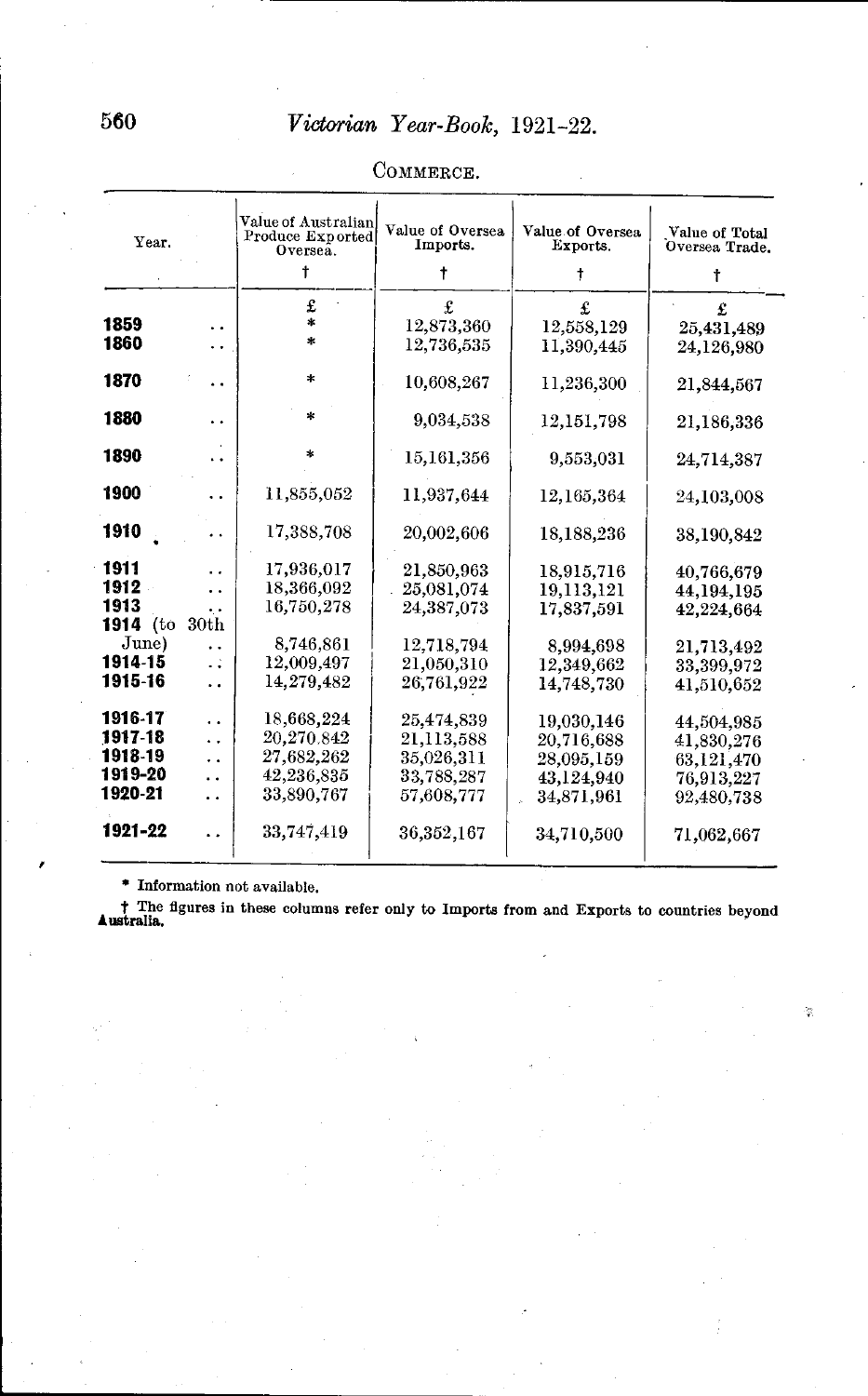### COMMERCE-continued.

|                                          | Exports (Oversea) of-                                                                           |                                                                 |                                                     |                                                              |                                                                   |                                                                   |                                                                 |  |  |  |  |
|------------------------------------------|-------------------------------------------------------------------------------------------------|-----------------------------------------------------------------|-----------------------------------------------------|--------------------------------------------------------------|-------------------------------------------------------------------|-------------------------------------------------------------------|-----------------------------------------------------------------|--|--|--|--|
| Year.                                    | Wool.                                                                                           |                                                                 |                                                     | Tallow.                                                      |                                                                   | Wheat.                                                            | Frozen<br>Meats.                                                |  |  |  |  |
|                                          | Quantity.                                                                                       | Value.                                                          | Quantity.                                           | Value.                                                       | Quantity.                                                         | Value.                                                            | Value.                                                          |  |  |  |  |
| 1850                                     | lbs.<br>17,780,000                                                                              | £<br>815,892                                                    | cwt.<br>87,763                                      | £<br>130,397                                                 | bushels.<br>85                                                    | £<br>21                                                           | £                                                               |  |  |  |  |
| 1860                                     | 24,216,847                                                                                      | 2,021,396                                                       | 6,029                                               | 15,687                                                       | 328                                                               | 165                                                               |                                                                 |  |  |  |  |
| 1870                                     | 51,830,526                                                                                      | 3.199,309                                                       | 197,420                                             | 358,092                                                      | 5,294                                                             | 1,458                                                             | .                                                               |  |  |  |  |
| 1880                                     | 111,509,915                                                                                     | 6,372,306 134,022                                               |                                                     | 191,531                                                      | 2,378,097                                                         | 539,421                                                           |                                                                 |  |  |  |  |
| 1890                                     | 131,041,074                                                                                     | 5,862,011                                                       | 162,140                                             | 156,535                                                      | 505,025                                                           | 95,930                                                            |                                                                 |  |  |  |  |
| 1900                                     | 100,743,853                                                                                     | 4,164,656 153,340                                               |                                                     | 171,327                                                      | 6.246.645                                                         | 874,323                                                           | 432,120                                                         |  |  |  |  |
| 1910                                     | 164,213,073                                                                                     | 7,190,789                                                       | 248,735                                             | 378,924                                                      | 15,319,971                                                        | 3,091,079                                                         | 888,001                                                         |  |  |  |  |
| 1911<br>1912<br>1913<br>1914*<br>1914-15 | 159,955,473<br>166,859,531<br>143,391,292<br>44,626,388<br>115,234,566                          | 6,255,599<br>6,990,918<br>6,282,291<br>1,979,174<br>5,251,177   | 334,937<br>229,638<br>258,969<br>156,470<br>143,695 | 480,256<br>324,497<br>371,316<br>227,759<br>192,400          | 20,351,479<br>9,183,280<br>11,220,525<br>17,579,763<br>786,432    | 3.592,534<br>1,836,387<br>2,053,454 1,565,061<br>3.260,551        | 941,406<br>889,297<br>710,018<br>160,642 1,779,952              |  |  |  |  |
| 1916-17<br>1917-18                       | 1915-16 100,526,942<br>84,127,550<br>87,681,189<br>1918-19 146, 762, 561<br>1919-20 156,458,960 | 6,203,565<br>6,149,212<br>6,820,006<br>10,968,651<br>12,800,519 | 24,831<br>106,260<br>44,819<br>177,489              | 45,214<br>246,091<br>133,577<br>467,529<br>265,870 1,037,986 | 9,974,218<br>18,089,912<br>10,050,700<br>15,070,085<br>28,675,295 | 2,767,099<br>4,177,726<br>2,776,635<br>3,923,715                  | 140,973<br>630,494<br>478,921<br>891,297<br>7,983,987 4,096,685 |  |  |  |  |
|                                          | <b>1920-21</b> 18,862,086<br><b>1921–22</b> 193,425,056                                         | 8,909,004 101,400<br>11,185,526 203,829                         |                                                     | 282,306<br>336,869                                           |                                                                   | 21,760,063 10,086,400 1,036,982<br>32,268,626 9,182,731 1,132,230 |                                                                 |  |  |  |  |

• To 30th June.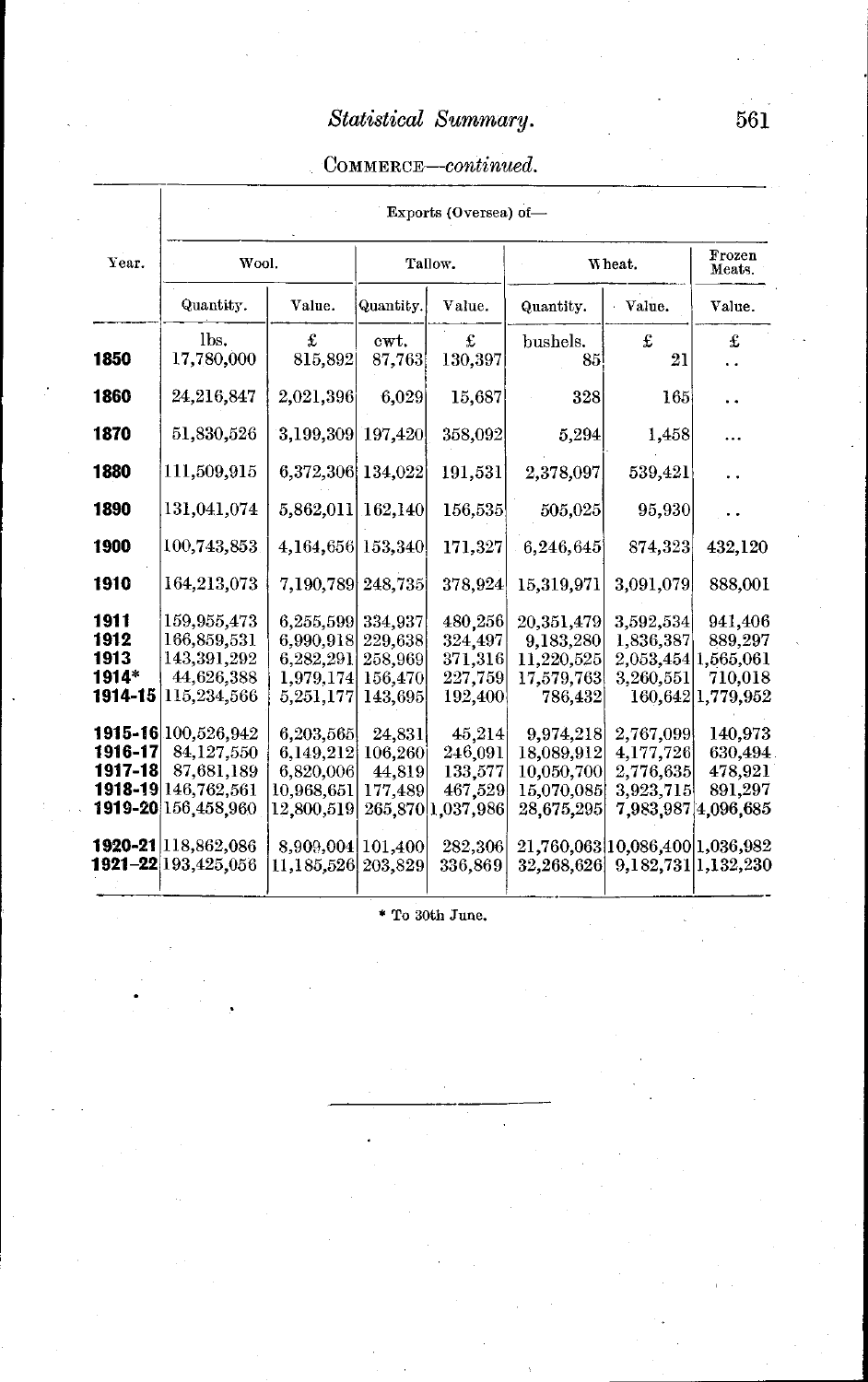### Exports (Oversea) of-<br>
Shipping. Year. Flour. Hides and Inwards. Outwards. Quantity. | Value. | Value. | Vessels. | Tons. | Vessels. | Tons. **a** antity. Value. Value Value **1850** ..  $\begin{vmatrix} 0.0137 & 0.0187 \\ 0.0137 & 0.018 \\ 0.0197 & 0.018 \\ 0.001 & 0.018 \\ 0.001 & 0.018 \\ 0.001 & 0.018 \\ 0.001 & 0.018 \\ 0.001 & 0.018 \\ 0.001 & 0.018 \\ 0.001 & 0.018 \\ 0.001 & 0.018 \\ 0.001 & 0.018 \\ 0.001 & 0.018 \\ 0.001 & 0.018 \\ 0.0$ **1860** .. 995 17,713 141,194 1,814 581,642 1,841 599,137 **1870** .. 1,077 13,423 23,141 1,759 630,474 1,834 645,571 **1880** .. 11,742 113,404 86,127 1,648 1,006,478 1,688 1,028,721 **1890** .. 7,323 68,036 163,258 2,076 2,119,171 2,078 2,128,895 **1900** .. 21,672 132,398 271,691 1,928 2,901,619 1,935 2,912,696 **1910** .. | 68,766 | 609,960 | 1,296,516 | 2,308 | 4,952,273 | 2,312 | 4,954,773 **1911** .. 79,684 629,427 1,089,451 2,335 5,148,184 2,347 5,156,952 **1912** · 68,782 600,267 1,329,400 2,399 5,426,146 2,385 5,410,801 **1913** .. 84,689 710,416 1,688,409 2,481 5,950,035 2,469 5,902,277 **1913** .. 84,689 710,416 1,688,409 2,481 5,950,035 2,469 5,902,277<br> **1914\*** .. 48,113 398,442 552,211 1,281 3,150,689 1,297 3,208,400<br> **1914–15** 21,058 191,214 885,075 2,324 5,290,063 2,329 5,308,817 **1914–15** | 21,058 | 191,214 | 885,075 | 2,324 | 5,290,063 | 2,329 | 5,308,817 **1915-16** 55,600 653,490 534,440 2,392 4,935,129 2,385 4,902,245 **1915-16** 55,600 653,490 534,440 2,392 4,935,129 2,385 4,902,245<br> **1916-17** 101,991 1,213,751 548,736 1,962 4,042,819 1,967 4,050,095<br> **1917-18** 135,180 1,529,789 478,236 1,721 2,871,343 1,724 2,873,770 **1917-18** 135,180 1,529,789 478,236 1,721 2,871,343 1,724 2,873,770<br>**1918-19** 144,073 1,707,399 1,078,163 1,730 2,870,974 1,709 2,815,938 **1918-19 144,073 1,707,399 1,078,163 1,730 2,870,974 1,709 2,815,938 1919-20 207,616 3,259,296 1,947,747 1,792 3,987,262 1,809 4,021,188**  $3,259,296$ **1920-21** | 87,422 | 1,900,888 | 784,421 | 2,246 | 4,663,126 1  $2,248 \mid 4,651,818$ **1921-22** | 145,127 | 2,157,754 | 768,010 | 2,442 | 5,506,127 | 2,436 | 5,518,393

#### COMMERCE AND SHIPPING.

• To 30th June.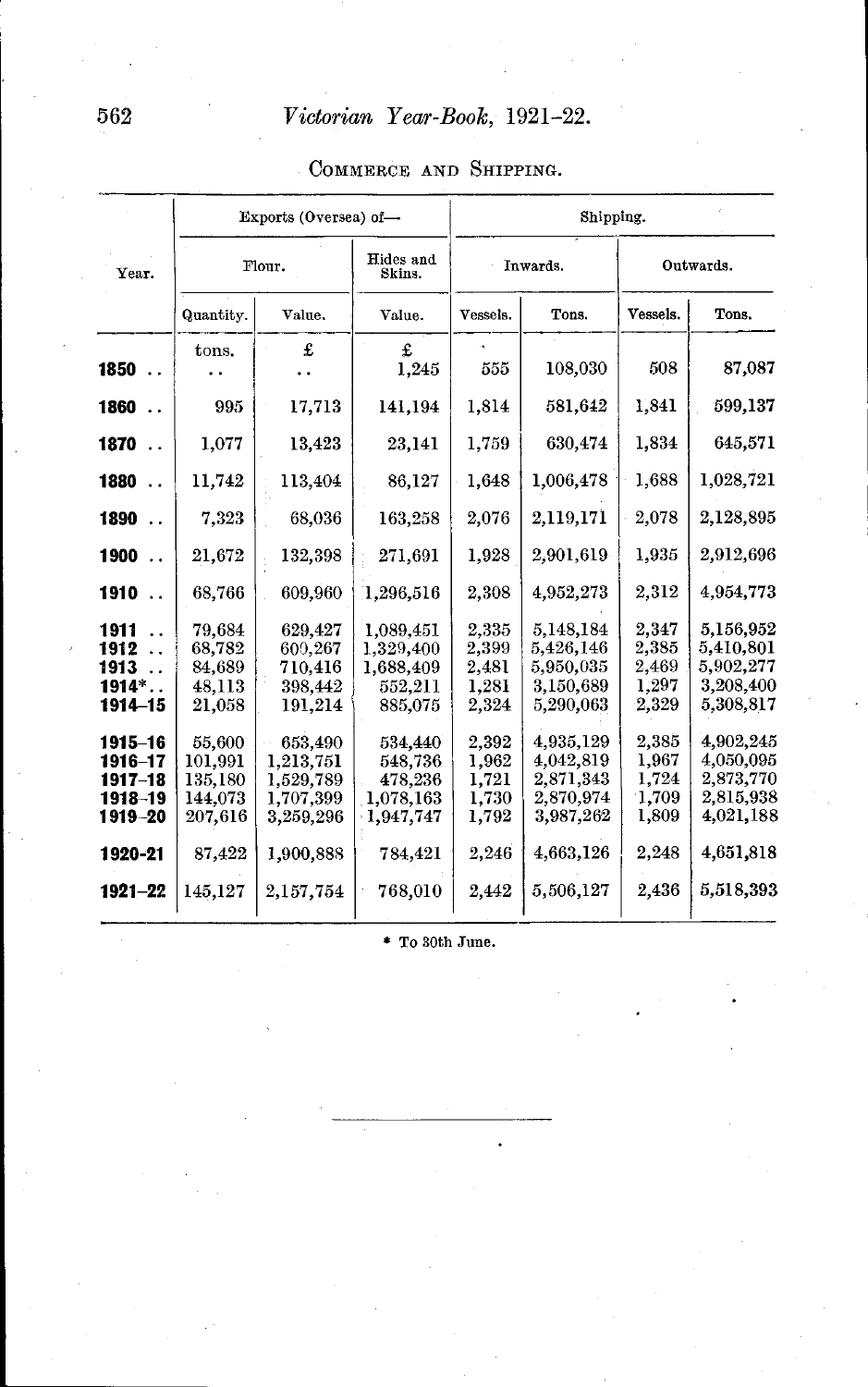### POST OFFICE, TELEGRAPHS, AND TELEPHONES.

| Year.                |                               | Postage.                                  |                                        |                           | Electric Telegraphs.           | Tele-<br>phones.§                   |                                |
|----------------------|-------------------------------|-------------------------------------------|----------------------------------------|---------------------------|--------------------------------|-------------------------------------|--------------------------------|
|                      | Number<br>of Post<br>Offices. | Number of<br>Letters. <sup>†</sup>        | Number of<br>Newspapers.               | Number<br>of<br>Stations. | Number<br>of Miles<br>of Wire. | Number of<br>Telegrams.t            | Number<br>of Sub-<br>scribers. |
| 1860                 | 311                           | 8,116,302                                 | 5,683,023                              | 33                        | *                              | 166,803                             |                                |
| 1870                 | 677                           | 11,133,283                                | 5,287,482                              | 95                        | 3,371                          | 454,598                             |                                |
| 1880                 | 1,100                         | 24,195,149                                | 10,640,540                             | 284                       | 6,019                          | 1,160,912                           |                                |
| 1890                 | 1,671                         | 62,526,448                                | 22,729,005                             | 748                       | 13,499                         | 3.114,783                           | 2,307                          |
| 1900                 | 1,615                         | 74.291.204                                | 25,466,342                             | 824                       | 15,198                         | 1.993,009                           | 5.136                          |
| 1910                 | 1,657                         | 143,483,191                               |                                        | 1,374                     | 16,405                         | 2,757,737                           | 20,236                         |
| 1911<br>1912<br>1913 | 1,720<br>1.730<br>1,749       | 159,092,011<br>175,588,805<br>189,975,987 | 36,125,728<br>37.826.929<br>40,950,516 | 1.455<br>1,538<br>1,648   | 17,403<br>18.649<br>19,403     | 2.894.664<br>2.969,237<br>2,971,041 | 22.859<br>26.562<br>30,640     |
| 1914<br>1915-16      | 1,816<br>1.787                | 188,440,698<br>191,427,078                | 40,737,663<br>40,246,088               | 1,748<br>1,796            | 26,146<br>28,937               | 3,267,195<br>3,335,026              | 34.071<br>36,372               |
| 1916–17<br>1917-18   | 1,782<br>1,726                | 201,093.447<br>197,830,163                | 43.175.024<br>36,695,699               | 1.711<br>1,695            | 29,446<br>29.606               | 3,428,871<br>3,532,430              | 38.025<br>40,754               |
| 1918-19<br>1919–20   | 1.715<br>1,707                | 188,526,047<br>197,080,463                | 34.982,384<br>31,756,907               | 1.671<br>1.663            | 30,860<br>29,955               | 3,804,234<br>4,490,656              | 44,035<br>49,017               |
| 1920-21              | 1,712                         | 180,797,030                               | 31,660,611                             | 1,703                     | 31,243                         | 4.096.843                           | 52,791                         |
| 1921–22              | 1.721                         | 170.337.926                               | 31,293,290                             | 1,791                     | 31,839                         | 3,940,167                           | 55.986                         |

† Post cards were first issued in April, 1876. They are included with letters in this column.<br>
† Telegrams on Railway service are not included in 1890 and subsequent years. There was a<br>
reduction in the rates for telegram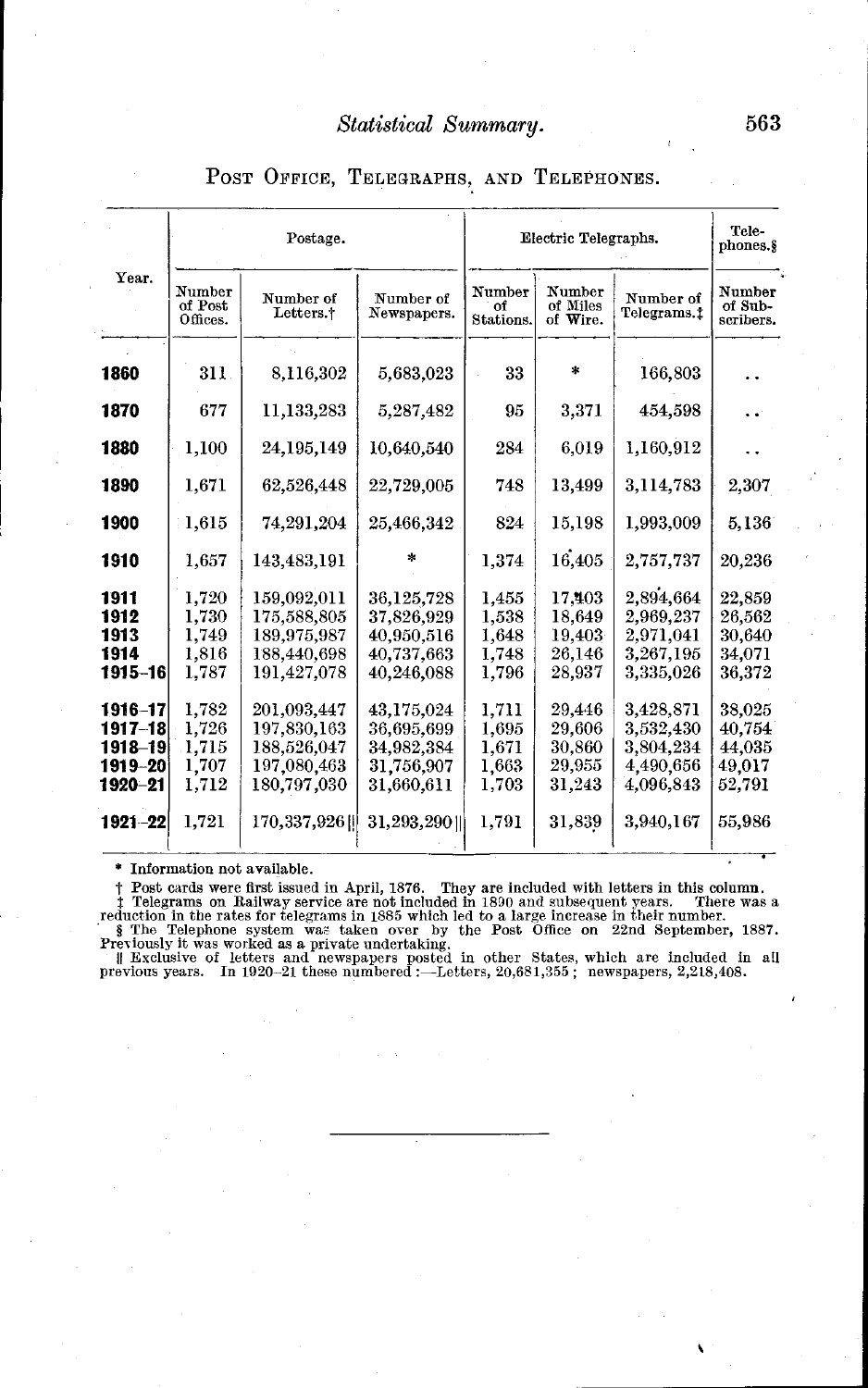|              |                          | Railways.                |                        |                        |                                  |                                             |  |  |  |  |  |
|--------------|--------------------------|--------------------------|------------------------|------------------------|----------------------------------|---------------------------------------------|--|--|--|--|--|
| Year.        | Miles<br>Opened.         | Capital<br>Cost.         | Total<br>Receipts.     | Working<br>Expenses.   | <b>Train Miles</b><br>Travelled. | Buildings<br>used for<br>Public<br>Worship. |  |  |  |  |  |
|              |                          | £                        | £                      | £                      | 4.380,802                        | 3.307                                       |  |  |  |  |  |
| 1880         | 1.199                    | 18.041.295               | 1,492,917              | 814,075                |                                  |                                             |  |  |  |  |  |
| 1890         | 2.471                    | 32,588,375               | 3,131,866              | 2,132,158              | 11.773.152                       | 4,583                                       |  |  |  |  |  |
| 1900         | 3.186                    | 39,496,247               | 3,025,162              | 1.902,540              | 10.107.549                       | $_{\rm 5.037}$                              |  |  |  |  |  |
| 1910         | 3,544                    | 43.091.478               | 4,455,748              | 2.827.735              | 12,045,866                       | 4,748                                       |  |  |  |  |  |
| 1911         | 3.576                    | 44.021.212               | 4.909.062              | 3,109,323              | 13,319,572                       | 4.887                                       |  |  |  |  |  |
| 1912         | 3,675                    | 45,603,114               | 5,233,979              | 3,455,086              | 14,203,681                       | 4,946                                       |  |  |  |  |  |
| 1913         | $3.700\,$                | 47,076,911               | 5,222,271              | 3,605,001              | 14.648.489                       | 4.993                                       |  |  |  |  |  |
| 1914<br>1915 | $3.888^{\circ}$<br>3.928 | 49,311,907<br>51,620,187 | 5,581,474<br>5,183,687 | 3,886,348<br>4,528,316 | 15.570.098<br>15,880,677         | 5,173<br>5,134                              |  |  |  |  |  |
| 1916         | 4,153                    | 54,560,106               | 5,730,743              | 4.141,588              | 14,424,357                       | 5,059                                       |  |  |  |  |  |
| 1917         | 4.176                    | 55,808,163               | 5,980,638              | 4.305.958              | 14.594,775                       | 5,042                                       |  |  |  |  |  |
| 1918         | 4,205                    | 56,694,141               | 6,593,873              | 4,603,905              | 14,147,896                       | 5,010                                       |  |  |  |  |  |
| 1919         | 4.245                    | 57,658,557               | 6,476,076              | 4,474,771              | 13.587,968                       | 4,953                                       |  |  |  |  |  |
| 1920         | 4,270                    | 58,496,357               | 8,287,063              | 6.265,754              | 15,687,177                       | 4.720                                       |  |  |  |  |  |
| 1921         | 4.322                    | 60,012,250               | 9,851,908              | 8,093,869              | 16.583.638                       | 4,997                                       |  |  |  |  |  |
| 1922         | 4,372                    | 63.186.759               | 10,857,853             | 8,287,146              | 16.522.658                       |                                             |  |  |  |  |  |

.

## STATE RAILWAYS, ETC.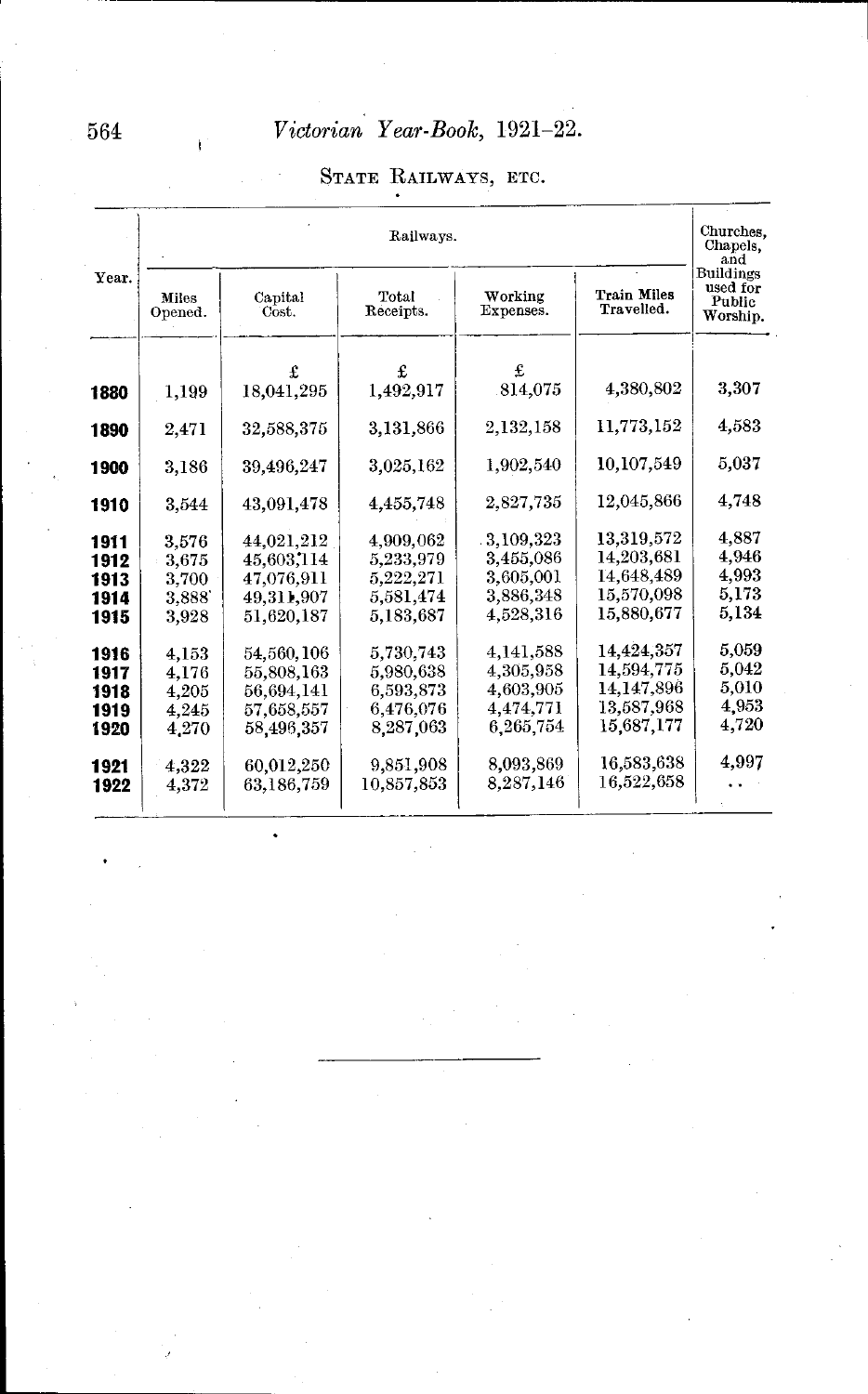## EDUCATION.

|                                      |                                           | Number of Schools.              |                                           |                                                     | Number of Scholars on Rolls.                   |                                                     | Melbourne University.           |                                   |  |
|--------------------------------------|-------------------------------------------|---------------------------------|-------------------------------------------|-----------------------------------------------------|------------------------------------------------|-----------------------------------------------------|---------------------------------|-----------------------------------|--|
| Year.                                | State.                                    | Private.                        | Total.                                    | State.                                              | Private.                                       | Total.                                              | Number<br>Matricu-<br>lated.    | Number<br>of Direct<br>Graduates. |  |
| 1860                                 | 665                                       | 221                             | 886                                       | 46,687                                              | 4,981                                          | 51,668                                              | 10                              | 6                                 |  |
| 1870                                 | 908                                       | 959                             | 1,867                                     | 123,385                                             | 30,968                                         | 154,353                                             | 82                              | 10                                |  |
| 1880                                 | 1,810                                     | 643                             | 2,453                                     | 229,723                                             | 28,134                                         | 257,857                                             | 151                             | 49                                |  |
| 1890                                 | 2,170                                     | 791                             | 2,961                                     | 250.097                                             | 40,181                                         | 290,278                                             | 154                             | 99                                |  |
| 1900                                 | 1,948                                     | 884                             | 2,832                                     | 243,667                                             | 48,483                                         | 292,150                                             | 101                             | 124                               |  |
| 1910                                 | 2,036                                     | 641                             | 2,677                                     | 235.042                                             | 54,740                                         | 289,782                                             | 287.                            | 201                               |  |
| 1911<br>1912<br>1913<br>1914<br>1915 | 2,059<br>2,093<br>2,127<br>2,175<br>2,227 | 587<br>548<br>519<br>512<br>509 | 2,646<br>2,641<br>2,646<br>2,687<br>2,736 | 234,766<br>238,111<br>241,042<br>246.447<br>250,264 | 55,893<br>56,035<br>57,698<br>58,886<br>60,865 | 290,659<br>294.146<br>298,740<br>305,333<br>311,129 | 283<br>315<br>287<br>364<br>316 | 243<br>184<br>.260<br>305<br>347  |  |
| 1916<br>1917<br>1918<br>1919<br>1920 | 2.225<br>2,202<br>2,272<br>2,280<br>2,333 | 495<br>495<br>493<br>486<br>489 | 2,720<br>2,697<br>2.765<br>2,766<br>2,822 | 257,726<br>254.033<br>240,664<br>235,292<br>247,337 | 64,830<br>64,369<br>63,476<br>63,106<br>66,445 | 322,556<br>318,402<br>304,140<br>298,398<br>313,782 | 364<br>373<br>430<br>636<br>746 | 302<br>241<br>295<br>204<br>387   |  |
| 1921                                 | . .                                       |                                 |                                           |                                                     |                                                |                                                     | 610                             | 382                               |  |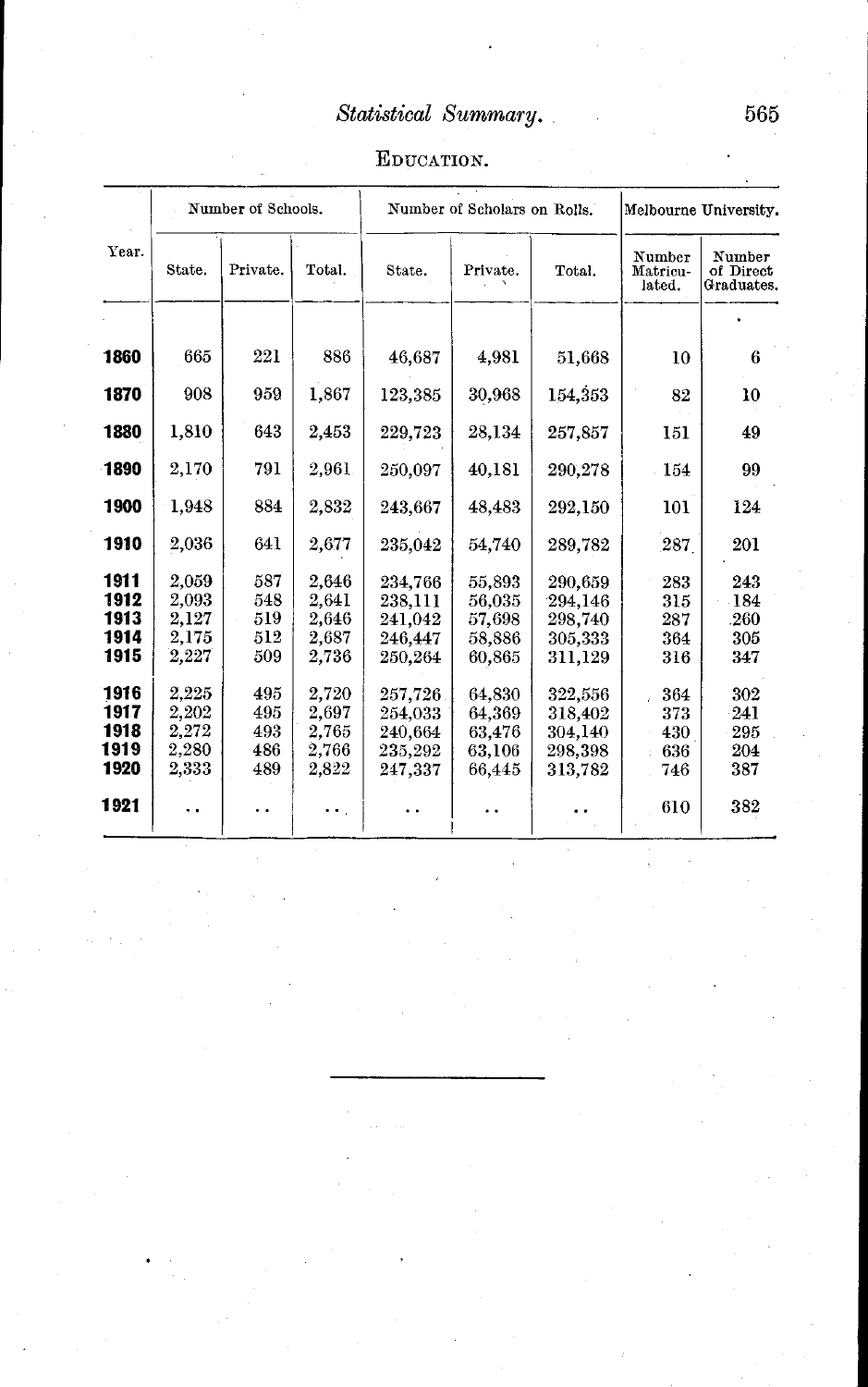|       |                           |                                  | Friendly Societies. |                        |         | Manufactories (exclusive of<br>Quarries).* |                        |
|-------|---------------------------|----------------------------------|---------------------|------------------------|---------|--------------------------------------------|------------------------|
| Year. | Number<br>of<br>Branches. | Average<br>Number of<br>Members. | Receipts.           | Amount<br>0f<br>Funds. | Number. | Number of<br>Hands<br>Employed.            | Value<br>of<br>Output. |
|       |                           |                                  | £                   | £                      |         |                                            | £                      |
| 1860  | 61                        | 5,028                            | 20,084              | 26,421                 | 566     | 5,467                                      |                        |
|       |                           |                                  |                     |                        |         |                                            |                        |
| 1870  | 592                       | 34,224                           | 117,295             | 186,384                | 1,579   | 17,630                                     |                        |
| 1880  | 748                       | 45,876                           | 171,987             | 450,719                | 2,468   | 38,178                                     | 13,370,836             |
| 1890  | 1,003                     | 86,450                           | 322,747             | 909,504                | 3,104   | 56,369                                     | 22,390,251             |
| 1900  | 1,132                     | 96,802                           | 372,631             | 1,318,165              | 3,097   | 64,207                                     | 19,478,780             |
| 1910  | 1.475                     | 139,308                          | 534,616             | 2,122,602              | 4,873   | 102,176                                    | 36,660,854             |
| 1911  | 1.498                     | 145,439                          | 559,585             | 2,246,396              | 5,126   | 111,948                                    | 41,747,863             |
| 1912  | 1,505                     | 151,262                          | 580,371             | 2,361,464              | 5,263   | 116,108                                    | 45,410,773             |
| 1913  | 1,501                     | 155,601                          | 606,785             | 2,490,957              | 5,613   | 118,744                                    | 47,936,647             |
| 1914  | 1,524                     | 158,511                          | 620,765             | 2,644,216              | 5,650   | 118,399                                    | 49,439,985             |
| 1915  | 1,533                     | 158,746                          | 634.649             | 2,775,787              | 5,413   | 113,834                                    | 51,466,093             |
| 1916  | 1,522                     | 157,819                          | 672,650             | 2.912.178              | 5.445   | 116,970                                    | 60.047.284             |
| 1917  | 1,516                     | 158,035                          | 653,055             | 3,017,503              | 5,627   | 118,241                                    | 67,066,715             |
| 1918  | 1,496                     | 153,870                          | 658.435             | 3.073.083              | 5,720   | 122.349                                    | 80,195,677             |
| 1919  | 1,489                     | 146,919                          | 664,526             | 3.056,666              | 6,038   | 136,522                                    | 101,475,363            |
| 1920  | 1,475                     | 143,651                          | 681,232             | 3,173,678              | 6,532   | 140,743                                    | 106,008,294            |
| 1921  | 1,464                     | 143,421                          | 763,031             | 3,375,050              | 6,753   | 144,876                                    | 106,243,181            |
|       |                           |                                  |                     |                        |         |                                            |                        |

#### FRIENDLY SOCIETIES AND MANUFACTORIES.

NOTE.—Until 1880 the figures given do not represent particulars of all the Friendly Societies<br>in the State, but only of such as furnished returns. For that year and subsequent years the<br>returns are complete.<br>\* T.e figures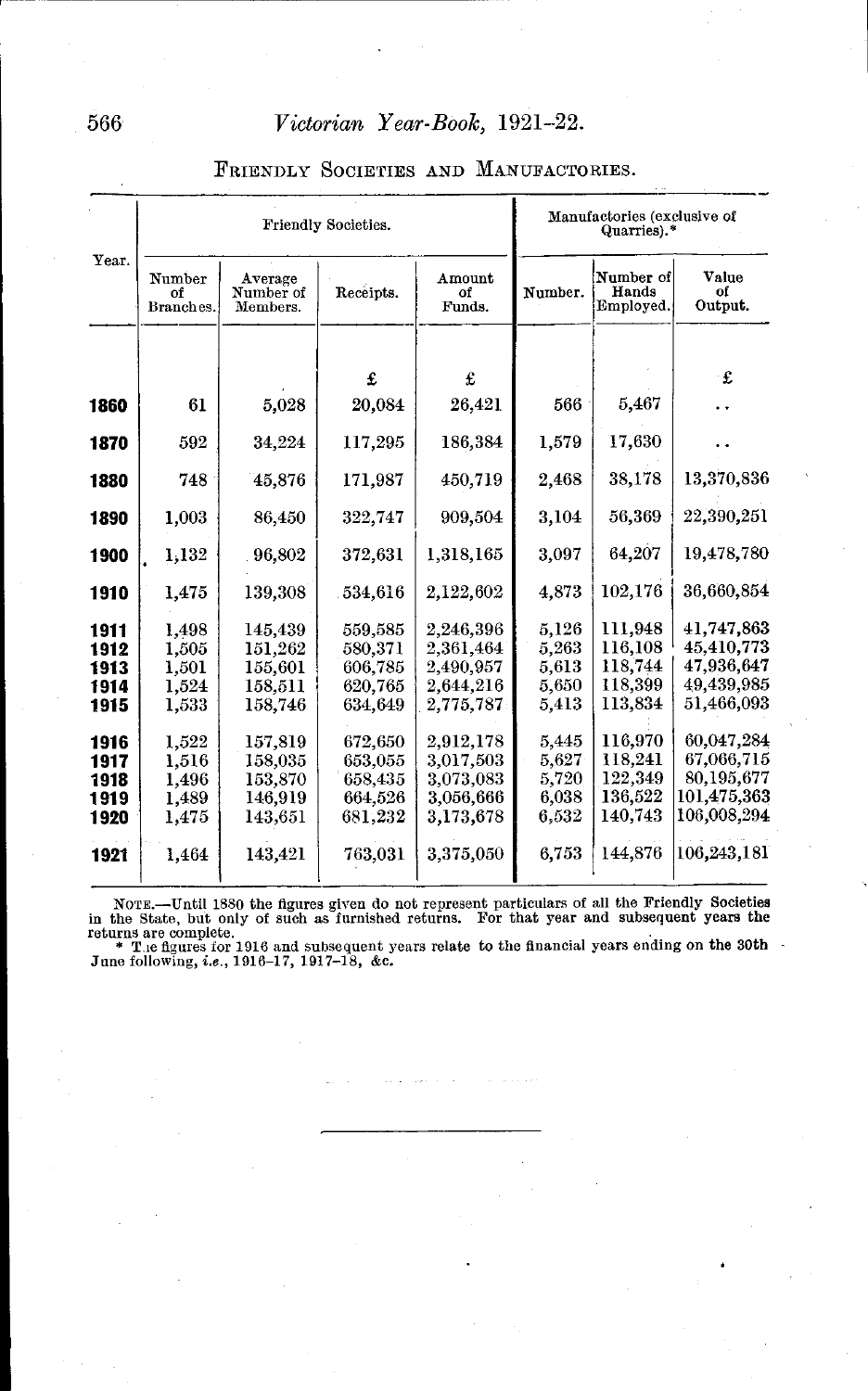|  | LIVE STOCK, ETC. |  |
|--|------------------|--|
|--|------------------|--|

| Year.                                |                                                     |                                                               | Live Stock.                                                        |                                                     |                                                |                                  | Crime.-Number of Persons-               |                                  |
|--------------------------------------|-----------------------------------------------------|---------------------------------------------------------------|--------------------------------------------------------------------|-----------------------------------------------------|------------------------------------------------|----------------------------------|-----------------------------------------|----------------------------------|
|                                      | Horses.                                             | Cattle.                                                       | Sheep.                                                             | Pigs.                                               | Taken<br>into<br>Custody.                      | Com-<br>mitted<br>fоr<br>Trial.* | Convicted<br>after<br>Commit-<br>ment.* | Exe-<br>cuted.                   |
| 1860                                 | 76,536                                              | 722,332                                                       | 5,780,896                                                          | 61,259                                              | 29,030                                         | 1,329                            | 796                                     | 3                                |
| 1870                                 | 167,220                                             | 721,096                                                       | 10.761,887                                                         | 130,946                                             | 22,527                                         | 908                              | 573                                     | 5                                |
| 1880                                 | 275,516                                             | 1.286.267                                                     | 10,360,285                                                         | 241,936                                             | 22,843                                         | 680                              | 398                                     | ļ.                               |
| 1890                                 | 436,469                                             | 1,782,881                                                     | 12,692,843                                                         | 282,457                                             | 37,339                                         | 1,129                            | 662                                     |                                  |
| 1900                                 | 392,237                                             | 1.602,384                                                     | 10,841,790                                                         | 350,370                                             | 26,104                                         | 575                              | 374                                     | 1                                |
| 1910                                 | 472,080                                             | 1,547,569                                                     | 12,882,665                                                         | 333,281                                             | 19,070                                         | 503                              | 354                                     |                                  |
| 1911<br>1912<br>1913<br>1914<br>1915 | 507.813<br>530,494<br>562,331<br>552,053<br>493,779 | 1,647,127<br>1,508,089<br>1.528,553<br>1,362,542<br>1.043.604 | 13,857,804<br>11,892,224<br>12,113,682<br>12,051,685<br>10.545.632 | 348,069<br>240,072<br>221,277<br>243,196<br>192,002 | 19.398<br>19,814<br>21,554<br>21,084<br>20.276 | 522<br>518<br>568<br>51s<br>561  | 334<br>352<br>352<br>342<br>391         | 1                                |
| 1916<br>1917<br>1918<br>1919<br>1920 | 514,403<br>514,061<br>523,788<br>513,500<br>487,503 | 1,175,098<br>1,371,049<br>1,596,544<br>1,631,120<br>1.575.159 | 12.576.587<br>14,760,013<br>15,773,902<br>14,422,745<br>12,171,084 | 254,436<br>323,159<br>267,819<br>186,810<br>175,275 | 17,599<br>12,689<br>10,346<br>11.993<br>14,582 | 509<br>440<br>340<br>506<br>759  | 343<br>276<br>209<br>307<br>442         | $\overline{2}$<br>$\overline{2}$ |
| 1921                                 | 496,124                                             | 1,750,369                                                     | 12,325,818                                                         | 230,770                                             | 15,249                                         | 715                              | 483                                     |                                  |

\* The figures prior to 1900 represent the number of offences with which persons arrested were charged; those for 1900 and subsequent years represent distinct arrests.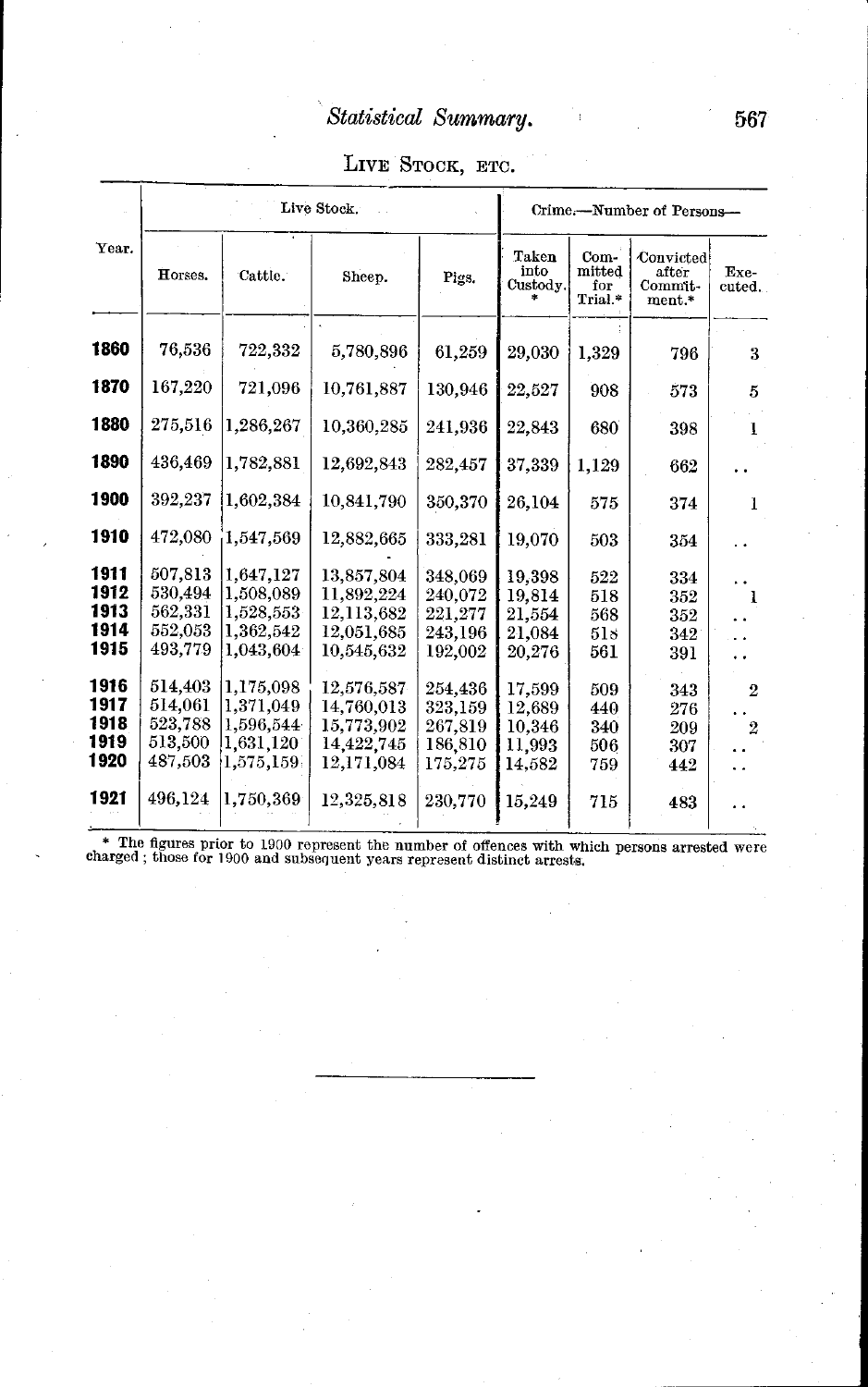| Year.        |                        | Gold Raised.           | Black Coal Produced. |                    | Other.<br>Minerals. | Total.                 |
|--------------|------------------------|------------------------|----------------------|--------------------|---------------------|------------------------|
|              | Estimated<br>Quantity. | Value.                 | Quantity.            | Value.             | Value.              | Value.                 |
|              |                        |                        |                      |                    |                     |                        |
|              | ozs. gross.            | £                      | tons.                | £                  | £                   | £                      |
| 1870         | 1,304,304              | 5,217,216              | 100                  | 100                | 24.421              | 5,241,737              |
| 1880         | 829,121                | 3,316,484              |                      |                    | 30,936              | 3,347,420              |
| 1890         | 588,560                | 2,354,240              | 14,601               | 13,899             | 16,311              | 2.384.450              |
| 1900         | 807,407                | 3,229,628              | 211.596              | 101,599            | 49,017*             | 3.380.244              |
| 1910         | 609,998                | 2,422,745              | 369,059              | 188,977            | 139,434             | 2,751,156              |
| 1911         | 542.074                | 2.140.855              | 653,864              | 298,829            | 178,107<br>201,796  | 2.617.791<br>2,499,715 |
| 1912<br>1913 | 516,255<br>467,052     | 2.039,464<br>1,847,475 | 589.143<br>593,912   | 258,455<br>274,371 | 222,898             | 2.344.744              |
| 1914         | 443,347                | 1,755,236              | 617,536              | 288,535            | 235,238             | 2,279,009              |
| 1915         | 352,272                | 1.397.793              | 588,104              | 274.770            | 282.884             | 1.955,447              |
| 1916         | 276.188                | 1.090.194              | 417,183              | 216.292            | 229.901             | 1.536.387              |
| 1917         | 217,092                | 857,500                | 466.220              | 335,259            | 307.473             | 1,500,232              |
| 1918         | 171,271                | 674,655                | 439,575              | 349.696            | 317.971             | 1,342,322              |
| 1919         | 146,981                | 575,260                | 423,946              | 372,075            | 382,791             | 1,330,126              |
| 1920         | 165.115                | 648,969                | 442.241              | 464,739            | 493,937             | 1,607,645              |
| 1921         | 114,602                | 443.938                | 514,859              | 603,323            | 495,893             | 1,543,154              |

#### MINERAL PRODUCTION.

\* From 1900 the production of stone quarries is included in the value of mineral production.

568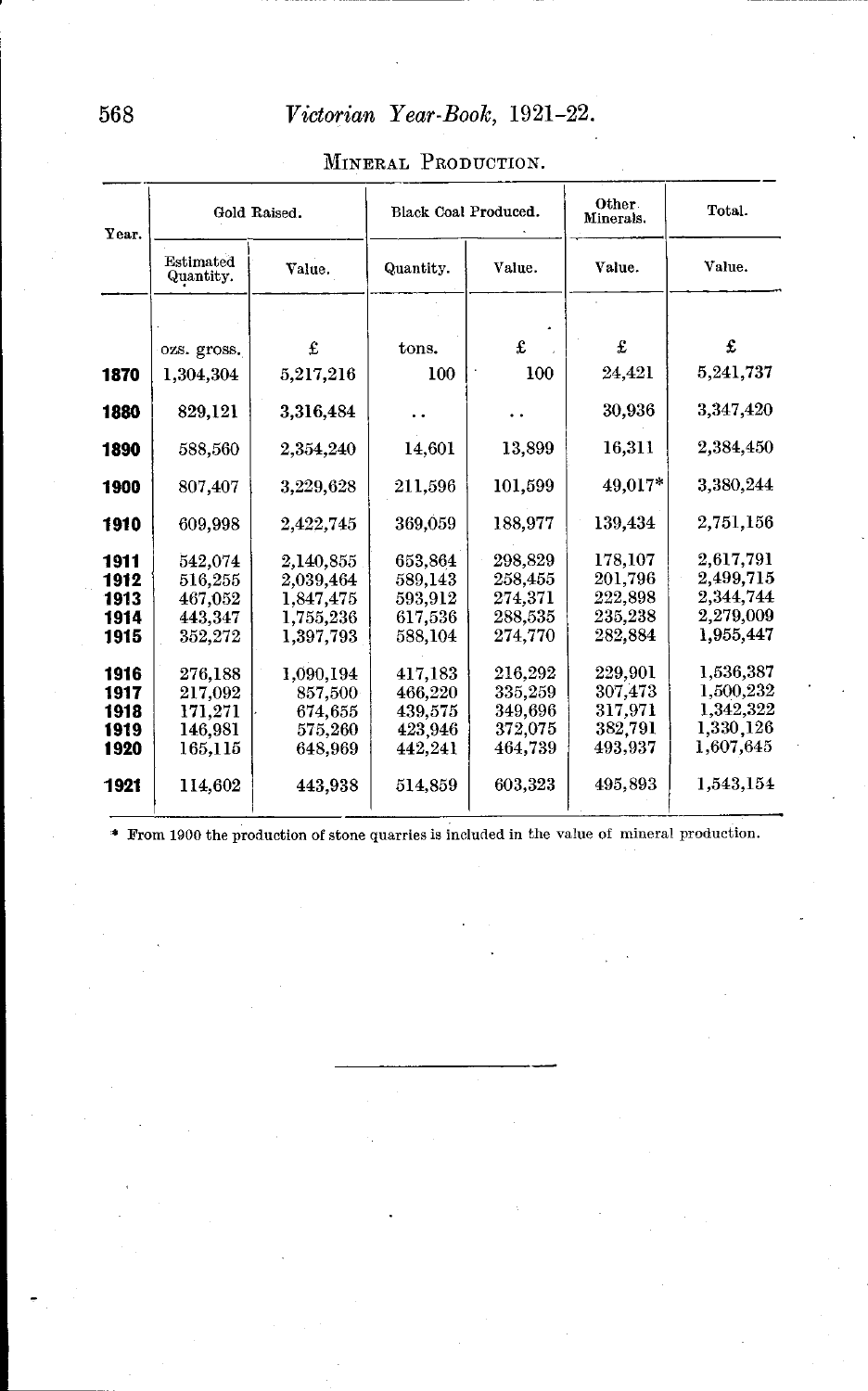## AGRICULTURE.

|                                                       | Total Area                                                    | Area under each Description of Tillage.                       |                                                     |                                                 |                                                |                                           |                                               |  |  |  |
|-------------------------------------------------------|---------------------------------------------------------------|---------------------------------------------------------------|-----------------------------------------------------|-------------------------------------------------|------------------------------------------------|-------------------------------------------|-----------------------------------------------|--|--|--|
| Year.                                                 | Cultivated.                                                   | Wheat.                                                        | Oats.                                               | Barley.                                         | Maize.                                         | Rye.                                      | Peas<br>and<br>Beans.                         |  |  |  |
|                                                       |                                                               |                                                               |                                                     |                                                 |                                                |                                           |                                               |  |  |  |
| 1850-51                                               | acres.<br>52,340}                                             | acres.<br>28,510}                                             | acres.<br>$5,007\frac{3}{4}$                        | acres.<br>$2,101\frac{3}{2}$                    | acres.<br>244                                  | acres.                                    | acres.                                        |  |  |  |
| 1860-61                                               | 407,740}                                                      | 161,2513                                                      | 86,3371                                             | $4,123\frac{1}{4}$                              | 1,650                                          | 1111                                      | 662                                           |  |  |  |
| 1870-71                                               | 762,031                                                       | 284,167                                                       | 149.309                                             | 19,646                                          | 1,014                                          | 1,168                                     | 4.366                                         |  |  |  |
| 1880-81                                               | 1,742,949                                                     | 977,285                                                       | 134,089                                             | 68,630                                          | 1,769                                          | 1,569                                     | 23,378                                        |  |  |  |
| 1890-91                                               | 2,417,527                                                     | 1,145,163                                                     | 221,048                                             | 87,751                                          | 10,357                                         | 948                                       | 25,992                                        |  |  |  |
| 1900-01                                               | 3,717,002                                                     | 2,017,321                                                     | 362,689                                             | 58,853                                          | 9,389                                          | 823                                       | 7,812                                         |  |  |  |
| 1910-11                                               | 5,386,247                                                     | 2,398,089                                                     | 392,681                                             | 52,687                                          | 20,151                                         | 2.640                                     | 11,068                                        |  |  |  |
| 1911-12<br>1912-13<br>1913-14<br>1914-15<br>1915 - 16 | 5,109,849<br>5,706,579<br>6,129,893<br>5,969,304<br>7,069,608 | 2.164,066<br>2,085,216<br>2.565.861<br>2,863,535<br>3,679,971 | 302,238<br>439.242<br>442,060<br>434,815<br>353,932 | 53,541<br>71,631<br>83.351<br>62,492<br>61,400  | 18,223<br>19.986<br>17,962<br>19,433<br>22,258 | 1,098<br>1,428<br>1,779<br>1,955<br>3.137 | 11,535<br>11,875<br>12,630<br>12,944<br>8.563 |  |  |  |
| 1916-17<br>1917-18<br>1918-19<br>1919-20<br>1920-21   | 6,750,894<br>5,782,954<br>5,491,020<br>5,358,351<br>6,425,250 | 3,125,692<br>2,690,216<br>2,214,490<br>1,918,269<br>2,295,865 | 441,598<br>293,214<br>342,867<br>559,547<br>443,636 | 93,015<br>84.931<br>100,198<br>85.323<br>93.954 | 23,076<br>20,987<br>22,559<br>23,474<br>24,149 | 3,481<br>1,597<br>982<br>784<br>1,717     | 9,956<br>11.899<br>12,398<br>9.655<br>7,655   |  |  |  |
| 1921-22                                               | 6,583,276                                                     | 2,611,198                                                     | 318,681                                             | 100,127                                         | 23,227                                         | 1,320                                     | 9,423                                         |  |  |  |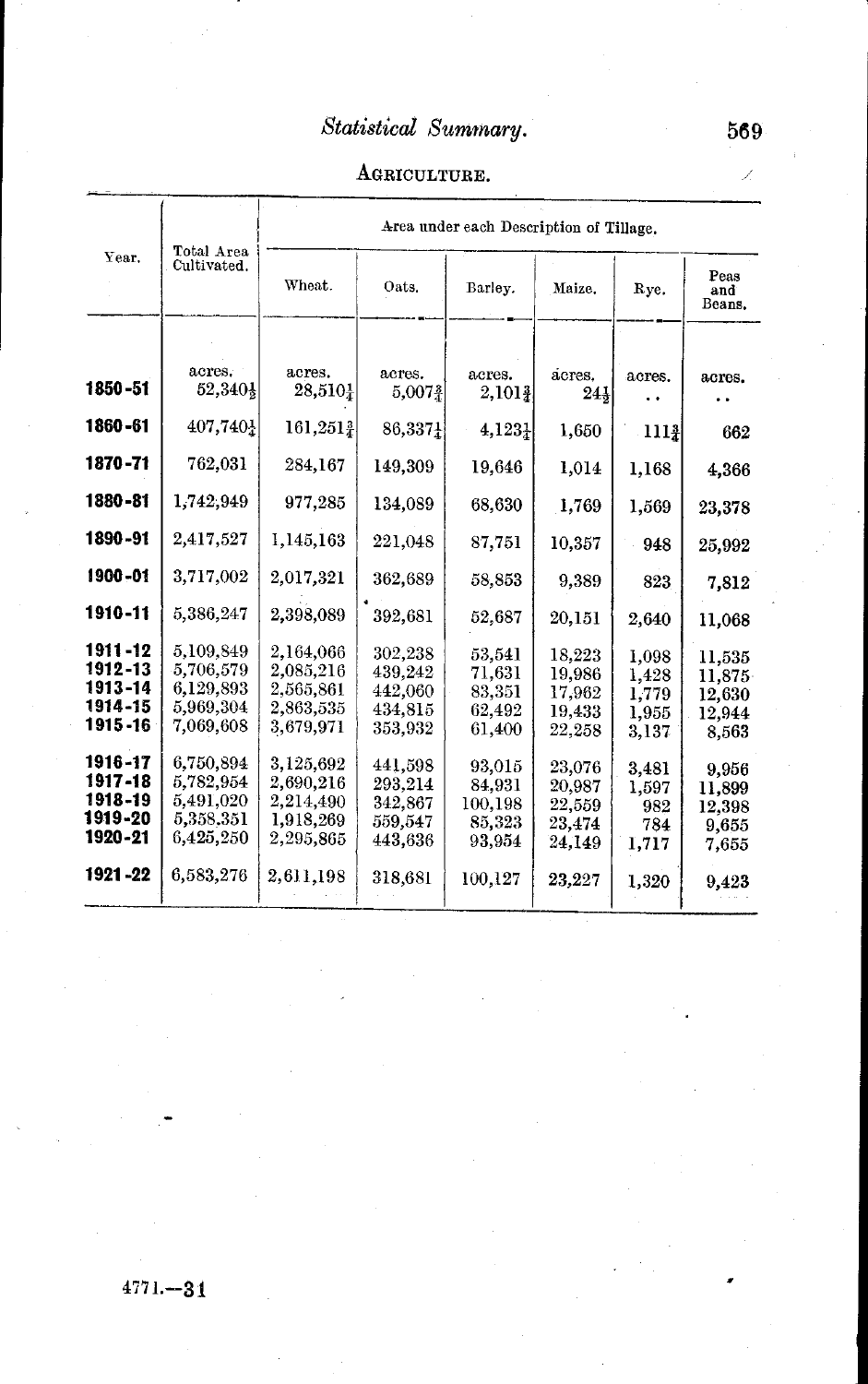#### AGRICULTURE-continued.

|         |                     |                    | Produce.           |               |          |                       |                    |  |  |  |
|---------|---------------------|--------------------|--------------------|---------------|----------|-----------------------|--------------------|--|--|--|
| Year.   | Wheat.              | Oats.              | Barley.            | Maize.        | Rye.     | Peas<br>and<br>Beans. | Potatoes.          |  |  |  |
|         |                     |                    |                    |               |          |                       |                    |  |  |  |
| 1850-51 | bushels.<br>556,167 | bushels.<br>99,535 | bushels.<br>40,144 | bushels.<br>4 | bushels. | bushels.              | tons.<br>5,613     |  |  |  |
| 1860-61 | 3,459,914           | 2,633,693          | 83,854             | 25,045        | 1,720    | 11,973                | 77,258             |  |  |  |
| 1870-71 | 2,870,409           | 2,237,010          | 240,825            | 20,028        | 14,856   | 73,449                | 127,579            |  |  |  |
| 1880-81 | 9,727,369           | 2,362,425          | 1,068,830          | 49,299        | 13,978   | 403,321               | 129,262            |  |  |  |
| 1890-91 | 12,751,295          | 4,919,325          | 1,571,599          | 574,083       | 17,583   | 739,310               | 204,155            |  |  |  |
| 1900-01 | 17,847,321          | 9,582,332          | 1,215,478          | 604,180       | 11,989   | 146,357               | 123,126            |  |  |  |
| 1910-11 | 34,813,019          | 9,699,127          | 1,340,387          | 982,103       | 32,647   | 223,284               | 163,312            |  |  |  |
| 1911-12 | 20,891,877          | 4,585,326          | 1,024,584          | 792,660       | 9,981    | 181,113               | 119,092            |  |  |  |
| 1912-13 | 26,223,104          | 8,323,639          | 1,744,527          | 715,299       | 17,141   | 232,856               | 191,112            |  |  |  |
| 1913-14 | 32,936,245          | 8,890,321          | 1,812,890          | 800,529       | 19,029   | 226,564               | 176,602<br>189,225 |  |  |  |
| 1914-15 | 3,940,947*          | 1,608,419          | 600,599            | 1,018,419     | 13,415   | 124,612<br>151,508    | 173,821            |  |  |  |
| 1915-16 | 58,521,706          | 9.328.894          | 1,734,511          | 999,886       | 42,857   |                       |                    |  |  |  |
| 1916-17 | 51.162.438          | 8,289,289          | 1.799.784          | 1,172,330     | 42,953   | 162,951               | 187,992            |  |  |  |
| 1917-18 | 37,737,552          | 6,141,287          | 1,970,650          | 1,152,787     | 17,021   | 213,840               | 182,195            |  |  |  |
| 1918-19 | 25.239.871          | 5,274,984          | 2,028,635          | 711.679       | 7,428    | 160,419               | 137,533            |  |  |  |
| 1919-20 | 14,858,380          | 6,603,067          | 1,528,654          | 878,922       | 8,547    | 128,639               | 145,888            |  |  |  |
| 1920-21 | 39,468,625          | 10.907.191         | 2,495,762          | 1,065,880     | 21,359   | 146,150               | 171,628            |  |  |  |
| 1921-22 | 43,867,596          | 6,082,258          | 2,336,248          | 951,960       | 14,442   | 182,579               | 173,660            |  |  |  |

\* In 1914-15 the almost total failure was due to drought.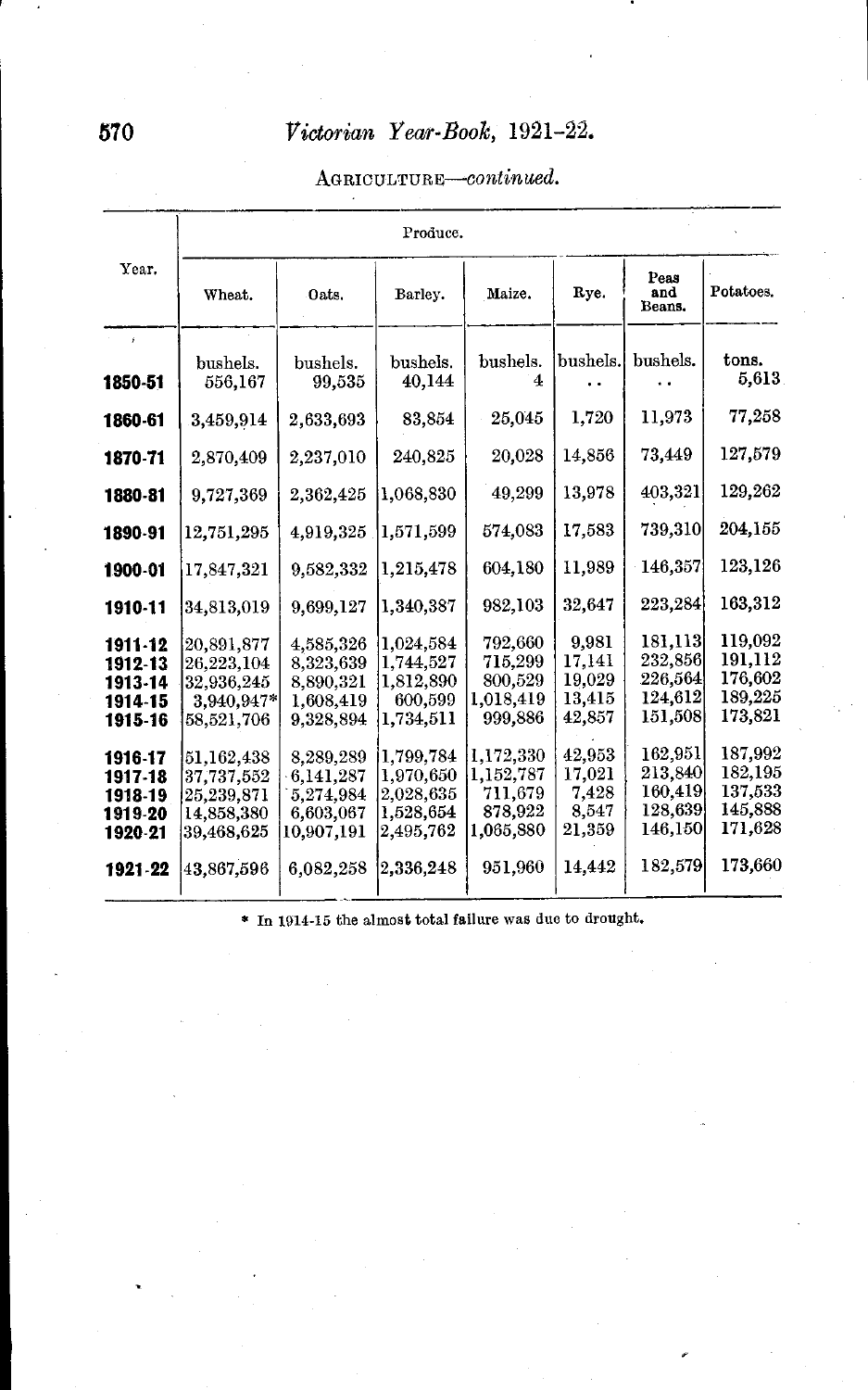### AGRICULTURE-continued.

| Year.                                               |                                                |                                     |                                                   |                                           | Area under each Description of Tillage.                 |                                                 |                                 |
|-----------------------------------------------------|------------------------------------------------|-------------------------------------|---------------------------------------------------|-------------------------------------------|---------------------------------------------------------|-------------------------------------------------|---------------------------------|
|                                                     | Potatoes.                                      | Mangel-<br>wurzel.                  | Beet.<br>Carrots,<br>Parsnips.<br>and<br>Turnips. | Onions.                                   | Hay.                                                    | Green<br>Forage.                                | Chicory.                        |
| 1850-51                                             | acres.<br>2,8372                               | acres.                              | acres.                                            | acres.                                    | acres.<br>13,567                                        | acres.<br>130                                   | acres.<br>. .                   |
| 1860-61                                             | 24,841}                                        | 1,029                               | $1,228\}$                                         |                                           | 90,9202                                                 | 6,020}                                          |                                 |
| 1870-71                                             | 39,026                                         | 957                                 | 1,886                                             | 287                                       | 163,181                                                 | 6.868                                           | 220                             |
| 1880-81                                             | 45,951                                         | 1,284                               | 808                                               | 1,056                                     | 249.656                                                 | 9,617                                           | 230                             |
| 1890-91                                             | 53,818                                         | 892                                 | 708                                               | 2.238                                     | 413,052                                                 | 10.091                                          | 258                             |
| 1900-01                                             | 38,477                                         | 636                                 | 507                                               | 2,815                                     | 502.105                                                 | 18.975                                          | 184                             |
| 1910-11                                             | 62,904                                         | 1.254                               | 872                                               | 6.161                                     | 832,669                                                 | 71.826                                          | 467                             |
| 1911-12<br>1912-13<br>1913-14<br>1914-15<br>1915-16 | 47,692<br>47,575<br>74.574<br>65,495<br>56,910 | 797<br>1.121<br>952<br>893<br>1,091 | 658<br>627<br>470<br>563<br>758                   | 3,652<br>4,977<br>6,121<br>8,937<br>9,294 | 860.205<br>1,203,728<br>977.684<br>895,755<br>1,330,455 | 75.177<br>84.460<br>98,963<br>139.654<br>60,426 | 399<br>506<br>531<br>595<br>805 |
| 1916-17<br>1917-18<br>1918-19<br>1919-20<br>1920-21 | 73,618<br>66,966<br>51,620<br>53,918<br>62.687 | 860<br>690<br>581<br>547<br>524     | 524<br>500<br>407<br>460<br>410                   | 6,324<br>5,134<br>5,512<br>6,863<br>8,000 | 897,186<br>748,808<br>984,479<br>1.116.998<br>1,333,397 | 49,667<br>55,903<br>73,641<br>89,802<br>79,524  | 658<br>664<br>536<br>295<br>392 |
| 1921-22                                             | 63,895                                         | 560                                 | 401                                               | 6,158                                     | 1,159,135                                               | 89,410                                          | 615                             |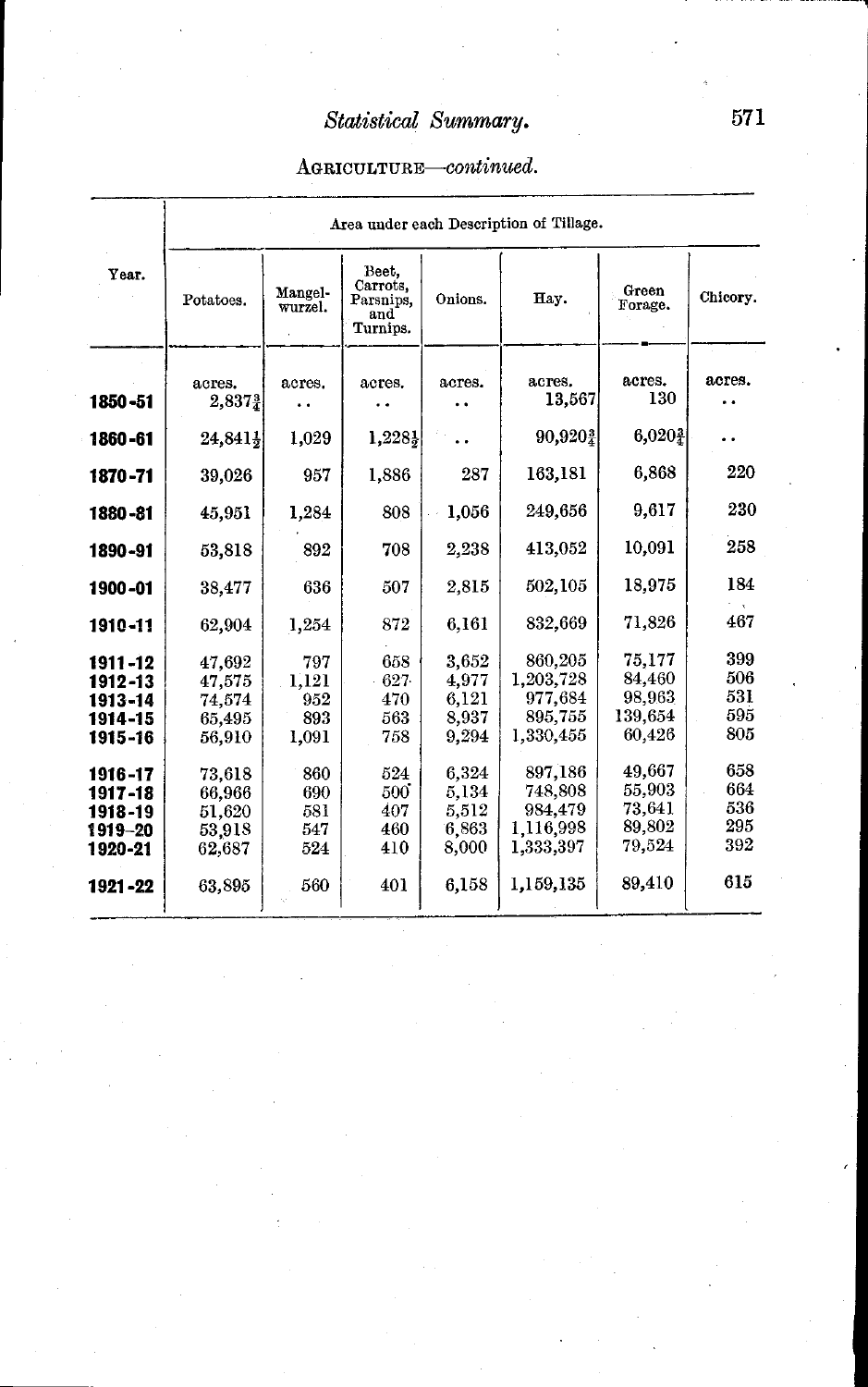#### *AGRICULTURE--continued.*

|                                                     |                                           |                                 |                                 | Area under each Description of Tillage.        |                                           |                                                |                                                               |                                                               |  |
|-----------------------------------------------------|-------------------------------------------|---------------------------------|---------------------------------|------------------------------------------------|-------------------------------------------|------------------------------------------------|---------------------------------------------------------------|---------------------------------------------------------------|--|
| Year.                                               | Grass<br>and<br>Clover<br>Seeds.          | Hops.                           | To-<br>bacco.                   | Vines.                                         | Other<br>Crops.                           | Gardens<br>and<br>Orchards.                    | Land in<br>Fallow.                                            | Artificial<br>Grass.*                                         |  |
| 1850-51                                             | acres.                                    | acres.                          | acres.                          | acres.<br>1611                                 | acres.                                    | acres.                                         | acres.                                                        | acres.<br>. .                                                 |  |
| 1860-61                                             | . .                                       | . .                             | 91                              | 1.138                                          | 5791                                      | 7,2981                                         | 20.4571                                                       | 11,640                                                        |  |
| 1870-71                                             | 242                                       | 64                              | 93                              | 5,466                                          | 24                                        | 14,856                                         | 69,191                                                        | 146,984                                                       |  |
| 1880-81                                             | 2,817                                     | 428                             | 1,990                           | 4,980                                          | 984                                       | 22.288                                         | 194,140                                                       | 254,994                                                       |  |
| 1890-91                                             | 2,587                                     | 789                             | 618                             | 20.686                                         | 1,095                                     | 33,864                                         | 385,572                                                       | 235,241                                                       |  |
| 1900-01                                             | 2,235                                     | 401                             | 109                             | 30.634                                         | 2.671                                     | 57,496                                         | 602,870                                                       | 207,896                                                       |  |
| 1910-11                                             | 1,295                                     | 121                             | 329                             | 23,412                                         | 5,291                                     | 68,153                                         | 1.434.177                                                     | 991,195                                                       |  |
| 1911-12<br>1912-13<br>1913-14<br>1914-15<br>1915-16 | 1,188<br>2,429<br>1.452<br>149<br>2,435   | 122<br>131<br>117<br>115<br>107 | 356<br>138<br>284<br>196<br>160 | 24.193<br>24,579<br>22,435<br>21.801<br>22,353 | 4.785<br>6,084<br>6.135<br>6.195<br>5,711 | 70,316<br>73,623<br>77,960<br>87,237<br>91.499 | 1,469,608<br>1.627,223<br>1,738,572<br>1.346,545<br>1,358,343 | 1,041,772<br>1.085.346<br>1,094,566<br>1,202,130<br>1,182,995 |  |
| 1916-17<br>1917-18<br>1918-19<br>1919-20<br>1920-21 | 1,769<br>2,312<br>2,152<br>1,235<br>1,872 | 87<br>64<br>71<br>72<br>93      | 73<br>82<br>167<br>406<br>95    | 23.264<br>25,236<br>26,072<br>27.441<br>29,255 | 6.654<br>5.842<br>7,443<br>6.757<br>6.309 | 93.833<br>95,180<br>96.724<br>98.969<br>99.969 | 1,899,559<br>1.672.729<br>1,548,121<br>1,357,536<br>1.935.747 | 1,292,817<br>1,268,310<br>1.269,493<br>1,062,244<br>1.051,290 |  |
| 1921-22                                             | 1,800                                     | 104                             | 604                             | 33,175                                         | 6,684                                     | 103.795                                        | 2.052.964                                                     | 1,032,104                                                     |  |

• Not included in land under cultivation.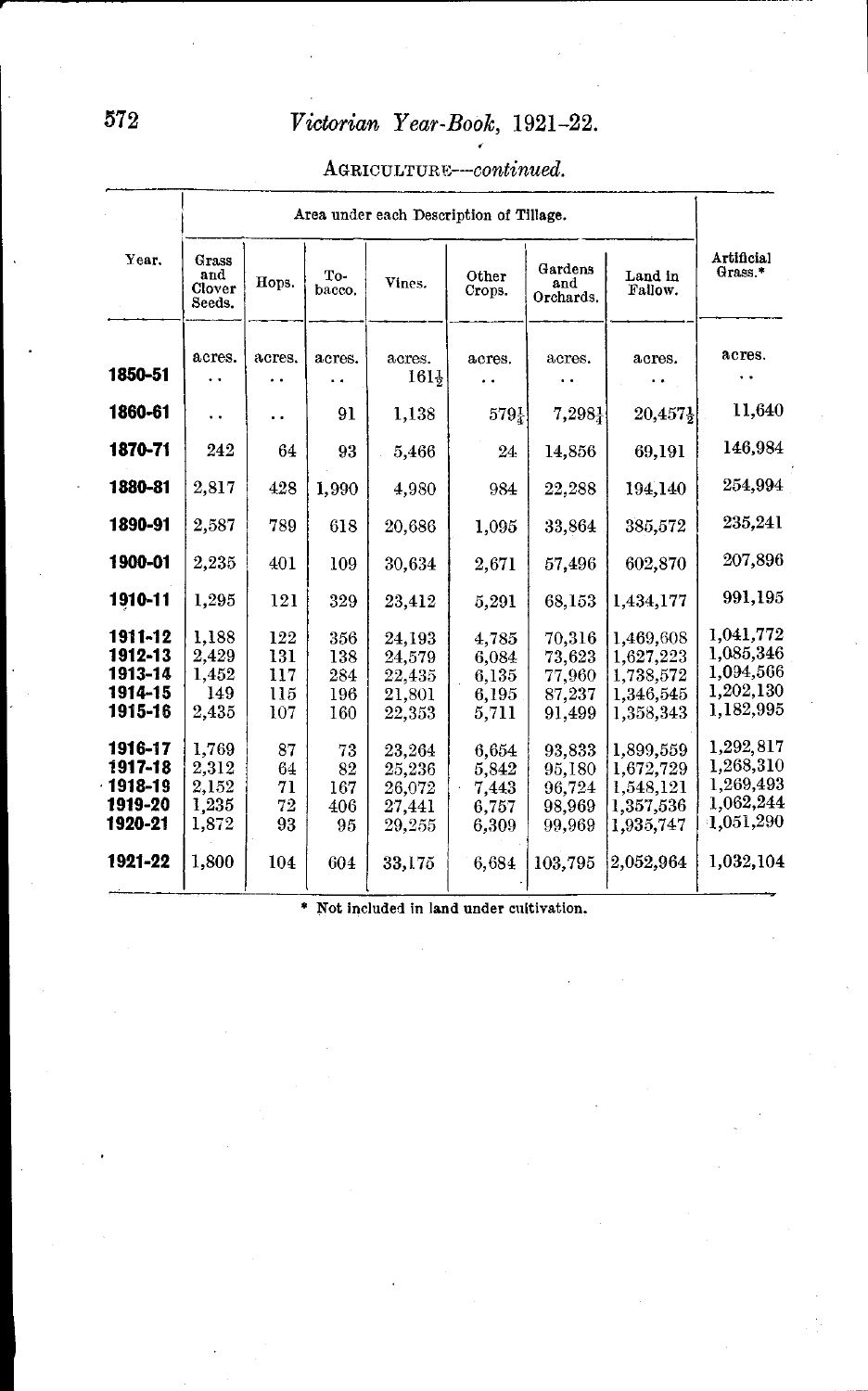### *AGRICULTURE-continued.*

|         |                    | Produce.                                          |         |           |          |                                  |       |  |  |  |
|---------|--------------------|---------------------------------------------------|---------|-----------|----------|----------------------------------|-------|--|--|--|
| Year.   | Mangel-<br>wurzel. | Beet.<br>Carrots.<br>Parsnips.<br>and<br>Turnips. | Onions. | Hay.      | Chicory. | Grass<br>and<br>Clover<br>Seeds. | Hops. |  |  |  |
|         | tons.              | tons.                                             | cwt.    | tons.     | tons.    | bushels.                         | cwt.  |  |  |  |
| 1850-51 |                    |                                                   |         | 20,971    |          |                                  |       |  |  |  |
| 1860-61 | 13,446             | 6,405                                             | 26,189  | 144,211   | . .      |                                  |       |  |  |  |
| 1870-71 | 10,521             | 10,363                                            | 32,900  | 183,708   | 1,349    | 2,652                            | 318   |  |  |  |
| 1880-81 | 12,640             | 4.335                                             | 99,580  | 300,581   | 960      | 26,320                           | 2,744 |  |  |  |
| 1890-91 | 14,676             | 8,556                                             | 279,220 | 567,779   | 1,859    | 36,415                           | 7,931 |  |  |  |
| 1900-01 | 7.670              | 4,514                                             | 255,320 | 677,757   | 233      | 35,084                           | 2,741 |  |  |  |
| 1910-11 | 17,654             | 7.481                                             | 749,680 | 1,292,410 | 432      | 16,262                           | 737   |  |  |  |
| 1911-12 | 9,568              | 4,953                                             | 418,220 | 1,032,288 | 333      | 9.503                            | 777   |  |  |  |
| 1912-13 | 14.615             | 5,628                                             | 572.820 | 1,572,933 | 500      | 23,206                           | 1,387 |  |  |  |
| 1913-14 | 15.642             | 3.166                                             | 495,100 | 1,350,374 | 360      | 16,349                           | 961   |  |  |  |
| 1914-15 | .9.921             | 2.249                                             | 630,560 | 568,956   | 380      | 1,100                            | 903   |  |  |  |
| 1915-16 | 13,067             | 4,938                                             | 751,740 | 2,341,094 | 595      | 24,087                           | 855   |  |  |  |
| 1916-17 | 10,307             | 2,025                                             | 563,260 | 1,232,721 | 515      | 13,174                           | 975   |  |  |  |
| 1917-18 | 7,826              | 2,809                                             | 434,900 | 949,545   | 518      | 22,059                           | 838   |  |  |  |
| 1918-19 | 9,818              | 2,412                                             | 484,220 | 1,113,861 | 485      | 15,443                           | 522   |  |  |  |
| 1919-20 | 6,388              | 2,121                                             | 540,640 | 1,242,489 | 148      | 8,625                            | 691   |  |  |  |
| 1920-21 | 6,742              | 2,289                                             | 859,700 | 1,984,854 | 310      | 11,555                           | 1,199 |  |  |  |
| 1921-22 | 7,768              | 2,134                                             | 631,720 | 1,548,453 | 468      | 12,226                           | 1.812 |  |  |  |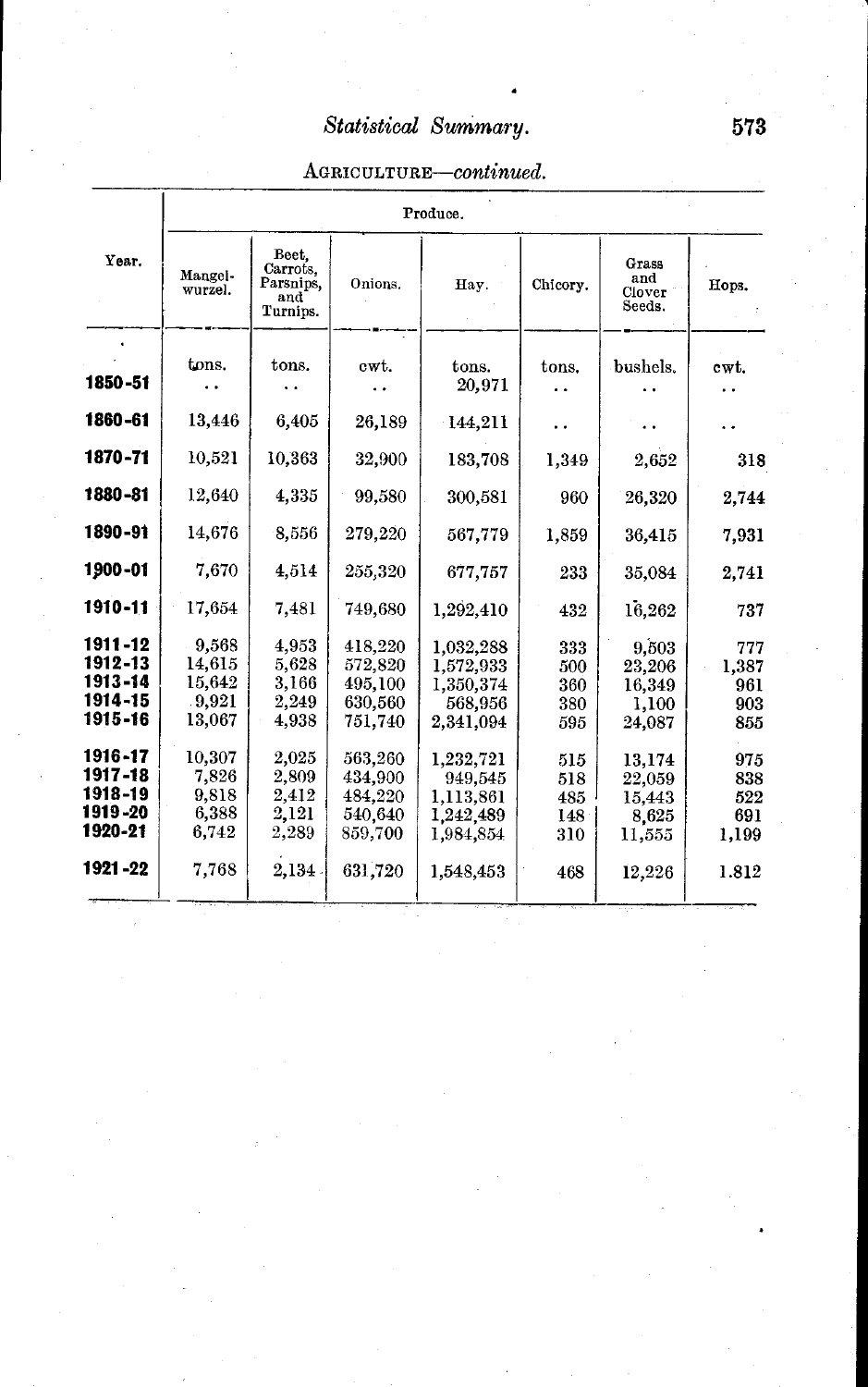#### AGRICULTURE-continued.

|                                                       |                      |                      |                                       | Produce.                                              |                                                      |                                                             |  |  |  |  |
|-------------------------------------------------------|----------------------|----------------------|---------------------------------------|-------------------------------------------------------|------------------------------------------------------|-------------------------------------------------------------|--|--|--|--|
|                                                       | Year.                |                      | Tobacco.                              | Grapes<br>not made<br>into Wine.                      | Grapes<br>made into<br>Wine.                         | Wine made.                                                  |  |  |  |  |
| 1850-51                                               |                      | . .                  | cwt.                                  | cwt.                                                  | cwt.                                                 | gallons.<br>4.621                                           |  |  |  |  |
| 1860-61                                               |                      | . .                  | 1,257                                 | 7,979                                                 | . .                                                  | 12,129                                                      |  |  |  |  |
| 1870-71                                               |                      | . .                  | 467                                   | 26,296                                                | 98,642                                               | 629,219                                                     |  |  |  |  |
| 1880-81                                               |                      | . .                  | 17,333                                | 24.817                                                | 79.045                                               | 484,028                                                     |  |  |  |  |
| 1890-91                                               |                      | . .                  | $326*$                                | 63,535                                                | 293,775                                              | 2,008,493                                                   |  |  |  |  |
| 1900-01                                               |                      | . .                  | $311*$                                | 235,268                                               | 396.644                                              | 2,578,187                                                   |  |  |  |  |
| 1910-11                                               | $\ddot{\phantom{a}}$ | $\ddot{\phantom{0}}$ | 1,090                                 | 397,808                                               | 194,630                                              | 1,362,420                                                   |  |  |  |  |
| 1911-12<br>1912-13<br>1913-14<br>1914-15<br>1915-16   | ∴<br>. .             |                      | 3,686<br>661<br>2,037<br>1,192<br>596 | 542,761<br>564,991<br>675,388<br>528,468<br>898.991   | 140,489<br>168,588<br>161,105<br>92,408<br>- 185,775 | 983.423<br>1.206.111<br>1,131,491<br>605,636<br>1,380,367   |  |  |  |  |
| 1916 - 17<br>1917-18<br>1918-19<br>1919-20<br>1920-21 | ٠.<br>. .            | . .<br>. .           | 410<br>526<br>1,825<br>2,669<br>908   | 827.967<br>623,935<br>804,124<br>1.071,319<br>717.069 | 185,230<br>135,635<br>215,255<br>253,118<br>355,698  | 1,302,660<br>800,068<br>1,349,309<br>1,634,680<br>2,222,305 |  |  |  |  |
| 1921-22                                               |                      | . .                  | t                                     | 1,101,880                                             | 212,959                                              | 1,335,606                                                   |  |  |  |  |

\* The tobacco crops of 1890-91 and 1900-1 failed in most parts of the State

t Not available.

,.---~---------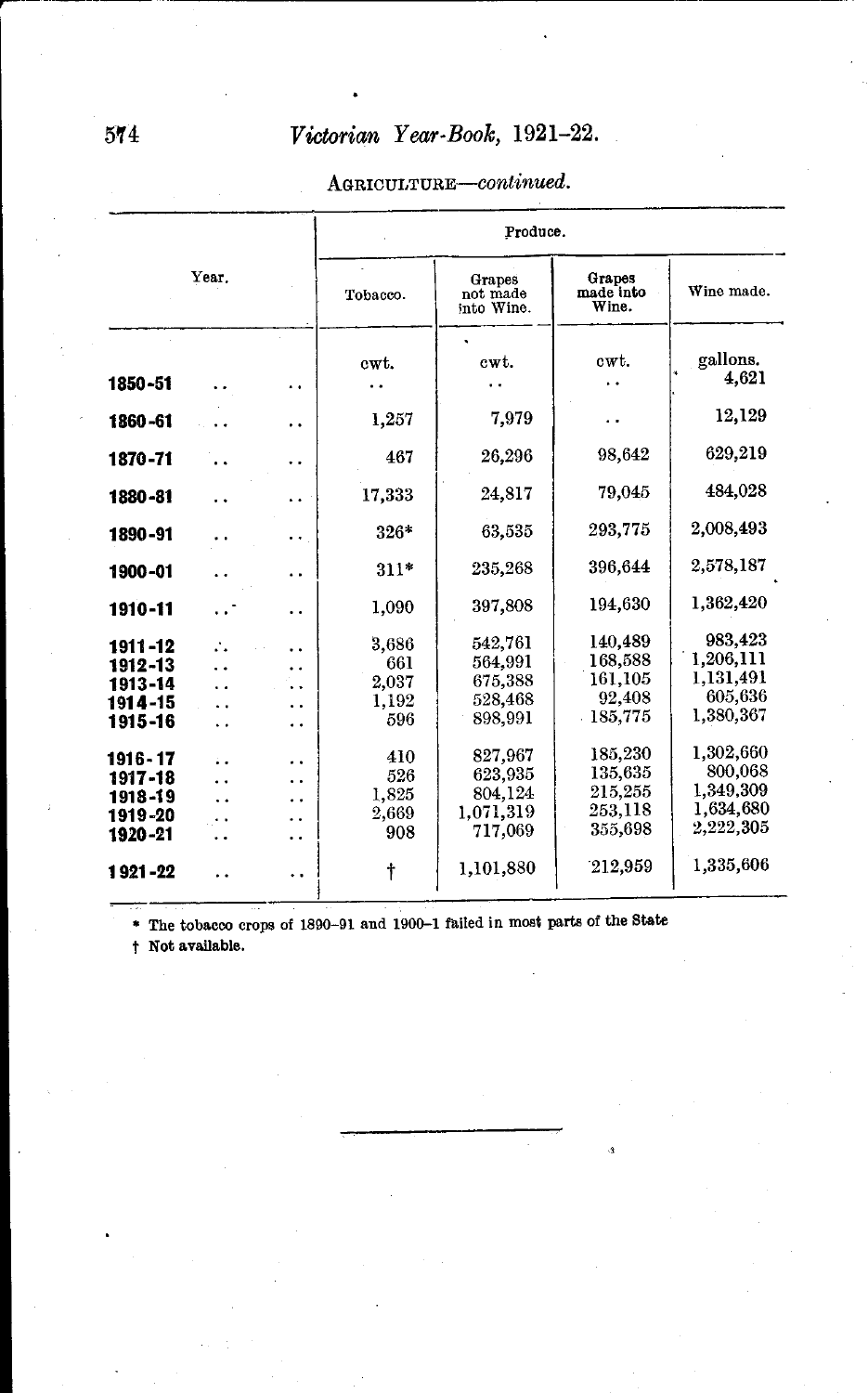## DAIRYING PRODUCTION.

|         | Year.                |     | Bacon and Hams<br>Cured. | Cheese made. | Butter made. |
|---------|----------------------|-----|--------------------------|--------------|--------------|
|         |                      |     | lbs.                     | lbs.         | lbs.         |
| 1891    | . .                  | . . | $\ast$                   | 3,311,012    | 16,703,786   |
| 1900    |                      | . . | 13,204,547               | 4,284,170    | 55,604,118   |
| 1910    | $\ddot{\phantom{0}}$ | . . | 16,581,361               | 4,530,893    | 70,603,787   |
| 1911    |                      | . . | 19.617.212               | 4,549,843    | 86.500.474   |
| 1912    | . .                  | . . | 20,094,206               | 4,176,778    | 67,655,834   |
| 1913    |                      | . . | 19,340,878               | 4,856,321    | 73,381,567   |
| 1914    |                      | . . | 18,861,755               | 4,395,502    | 62,421,288   |
| 1915    |                      | ۰.  | 13,705,004               | 3,497,278    | 42,345,113   |
| 1916-17 |                      | . . | 18,146,328               | 5,869.562    | 59,568,771   |
| 1917-18 | $\ddot{\phantom{0}}$ | . . | 21,324,846               | 5,285,003    | 64,405,711   |
| 1918-19 | $\ddot{\phantom{0}}$ |     | 22,212,395               | 6,055,964    | 66.240.403   |
| 1919-20 | . .                  |     | 19,385,509               | 7,735,023    | 60,218,945   |
| 1920-21 | $\ddot{\phantom{0}}$ | . . | 15,139,100               | 3,636,571    | 64,938,458   |
| 1921-22 | $\ddot{\phantom{0}}$ |     | 17,396,798               | 5,675,909    | 82,981,570   |

• Not available.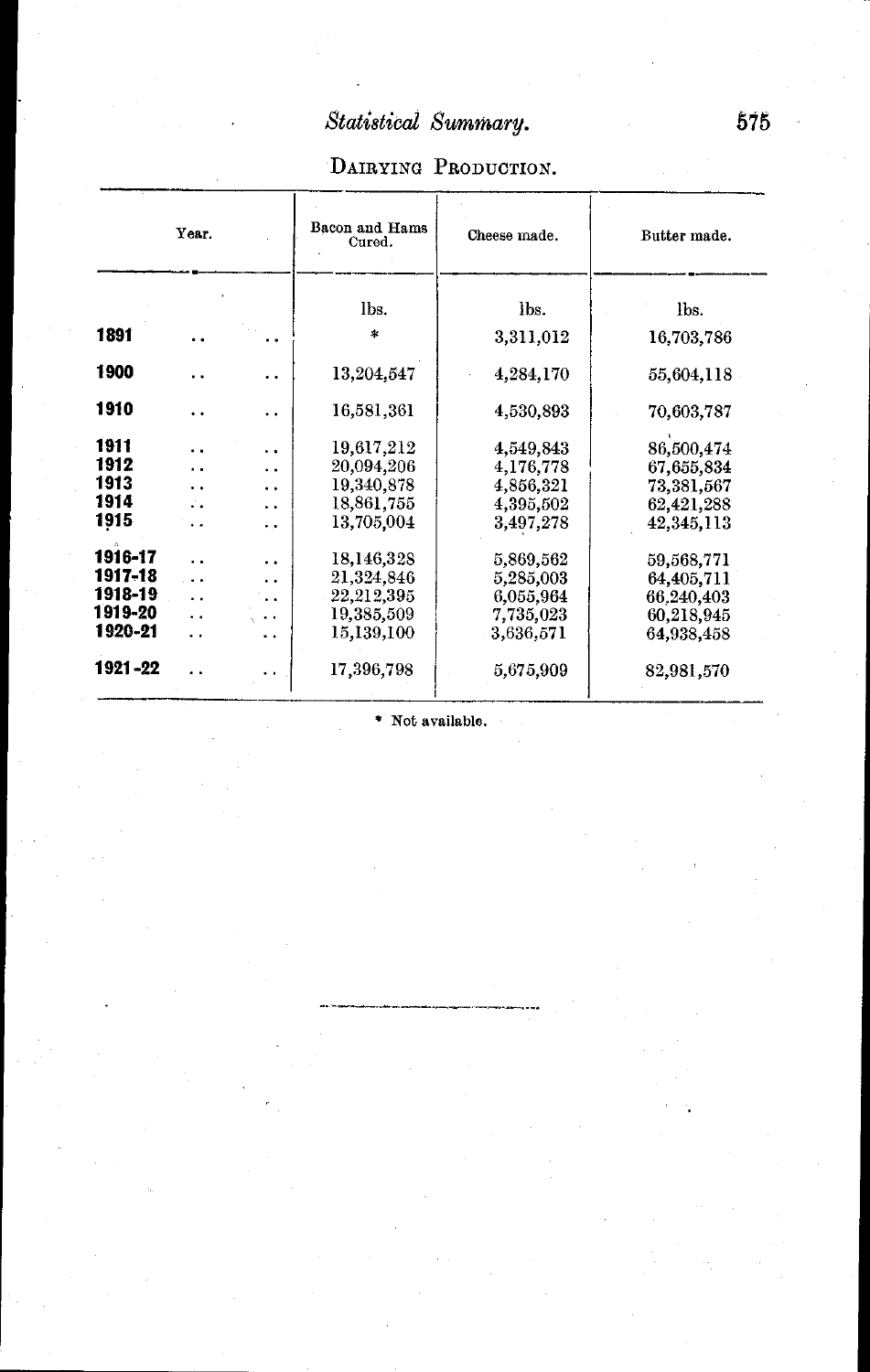| AGRICULTURAL PRODUCTION. |
|--------------------------|
|                          |

| Year. | Value of Agricultural Production. |                 |         |             |           |           |             |  |  |  |
|-------|-----------------------------------|-----------------|---------|-------------|-----------|-----------|-------------|--|--|--|
|       | Wheat.                            | Oats.           | Barley. | Maize.      | Eay.      | Potatoes. | Onions.     |  |  |  |
|       |                                   | £.              | £       | £           | £         | £         | £           |  |  |  |
| 1904  | 3,119,878                         | 465,257         | 123,423 | 79.967      | 861,479   | 417,150   | 116,721     |  |  |  |
| 1905  | 3,366,290                         | 678,040         | 182,828 | 88,167      | 1,641,936 | 597,426   | 133,638     |  |  |  |
| 1906  | 3,109,980                         | 810.851         | 205.832 | 70.496      | 1,681,768 | 333.678   | 79,800      |  |  |  |
| 1907  | 2,443,906                         | 791.162         | 241,507 | 87,973      | 3,023,128 | 383,145   | $108{,}155$ |  |  |  |
| 1908  | 4,405,303                         | 989,844         | 253,309 | 116.402     | 3,256,308 | 411,840   | 138,408     |  |  |  |
| 1909  | 5,501,605                         | 777.547         | 165,181 | 119.725     | 2,432,840 | 517,775   | 98,325      |  |  |  |
| 1910  | 5,512,060                         | 909,295         | 227.382 | 96,166      | 2,455,560 | 534,515   | 63,723      |  |  |  |
| 1911  | 3,547,266                         | 663.916         | 261.443 | 147.357     | 3,200,109 | 614,540   | 177.744     |  |  |  |
| 1912  | 4,343,202                         | 953,750         | 332,430 | 119,305     | 4,010,979 | 678,448   | 176,142     |  |  |  |
| 1913  | 5,352,141                         | 777,903         | 236.804 | 121,234     | 2,565,740 | 573,227   | 138,257     |  |  |  |
| 1914  | 1,391,647                         | 397,078         | 161,899 | 234,597     | 4,181,827 | 800,269   | 167,098     |  |  |  |
| 1915  | 10,972,820                        | 942,607         | 294,597 | 191,645     | 4,098,664 | 1,017,563 | 105,244     |  |  |  |
| 1916  | 10,232,488                        | 828.929         | 299.481 | 163.638     | 2,033,990 | 550,086   | 118.423     |  |  |  |
| 1917  | 7.547.510                         | 965,973         | 373,379 | 243,766     | 2,801,158 | 519.605   | 141,343     |  |  |  |
| 1918  | 5,994,469                         | $1,\!175,\!882$ | 461,056 | $190{,}522$ | 4,622,523 | 1,079,496 | 236,451     |  |  |  |
| 1919  | 5,726,667                         | 1.848.903       | 477,573 | 336.920     | 8,304,475 | 1,328,640 | 274,375     |  |  |  |
| 1920  | $14,\!307,\!377$                  | 1.295.229       | 447,352 | 186.529     | 5,259,863 | 586,458   | 131,104     |  |  |  |
| 1921  | 10,509,945                        | 931,346         | 401,600 | 194.358     | 4,413,091 | 555.111   | 157.930     |  |  |  |

|              | Value of Agricultural Production-continued. |                    |                    |                                                          |                    |               |            |  |  |  |
|--------------|---------------------------------------------|--------------------|--------------------|----------------------------------------------------------|--------------------|---------------|------------|--|--|--|
| Yеаг.        | Green<br>Forage.                            | Raisins.           | Currants.          | Fruit<br>(including<br>Grapes not<br>made into<br>Wine). | Market<br>Gardens. | All<br>Other. | Total.     |  |  |  |
|              | £                                           | £                  | £                  | £                                                        | £                  | £             | £.         |  |  |  |
| 1904         | 74.755                                      | 49,526             | 9,757              | 405,263                                                  | 197,600            | 295,437       | 6,216,213  |  |  |  |
| 1905         | 85,103                                      | 89,346             | 11,952             | 406,495                                                  | 183,325            | 263,875       | 7,728,421  |  |  |  |
|              |                                             | 180,473            | 21,994             | 524,962                                                  | 197,650            | 267,808       | 7,576,547  |  |  |  |
| 1906<br>1907 | 91,255<br>149,742                           | 110.248            | 19,296             | 458,453                                                  | 225,550            | 333,189       | 8,375,454  |  |  |  |
| 1908         | 157,665                                     | 102,483            | 21.472             | 441,700                                                  | 231,975            | 478.577       | 11,005,286 |  |  |  |
| 1909         | 141,465                                     | 130.558            | 49.334             | 489,738                                                  | 255,350            | 417,890       | 11,097,333 |  |  |  |
| 1910         | 179,565                                     | 132,262            | 48,829             | 586,084                                                  | 269.450            | 397,695       | 11,412,586 |  |  |  |
|              |                                             |                    | 88,899             | 639,104                                                  | 258,275            | 311,535       | 10,293,691 |  |  |  |
| 1911         | 187,943                                     | 195,560            | 60,421             | 696,029                                                  | 260,350            | 373.633       | 12,429,657 |  |  |  |
| 1912         | 211,150                                     | 213,818<br>176,026 | 71,413             | 803,536                                                  | 269,425            | 368,623       | 11,701,737 |  |  |  |
| 1913         | 247,408<br>418,962                          | 181,177            | 37,085             | 536.797                                                  | 323,375            | 352,819       | 9,184,630  |  |  |  |
| 1914<br>1915 | 181,278                                     | 361.879            | 123,473            | 808,802                                                  | 284,475            | 382.081       | 19,765,128 |  |  |  |
|              |                                             |                    |                    | 633,718                                                  | 268,650            | 359,317       | 15,956,524 |  |  |  |
| 1916         | 149.001                                     | 227,448            | 91.355             | 783,293                                                  | 284,050            | 289,061       | 14,401,173 |  |  |  |
| 1917         | 167,709                                     | 191,523            | 92,803             | 934,677                                                  | 405,790            | 435,485       | 16,362,104 |  |  |  |
| 1918         | 368,205                                     | 317,668            | 139,880<br>139,153 | 1,330,550                                                | 442,155            | 592,688       | 21,884,045 |  |  |  |
| 1919         | 449,010                                     | 632,936            | 157,298            | 1,090,751                                                | 427,035            | 555,429       | 25,190,350 |  |  |  |
| 1920         | 397,620                                     | 348,305<br>570,473 | 187,605            | 1,236,707                                                | 500,640            | 432,302       | 20,538,158 |  |  |  |
| 1921         | 447,050                                     |                    |                    |                                                          |                    |               |            |  |  |  |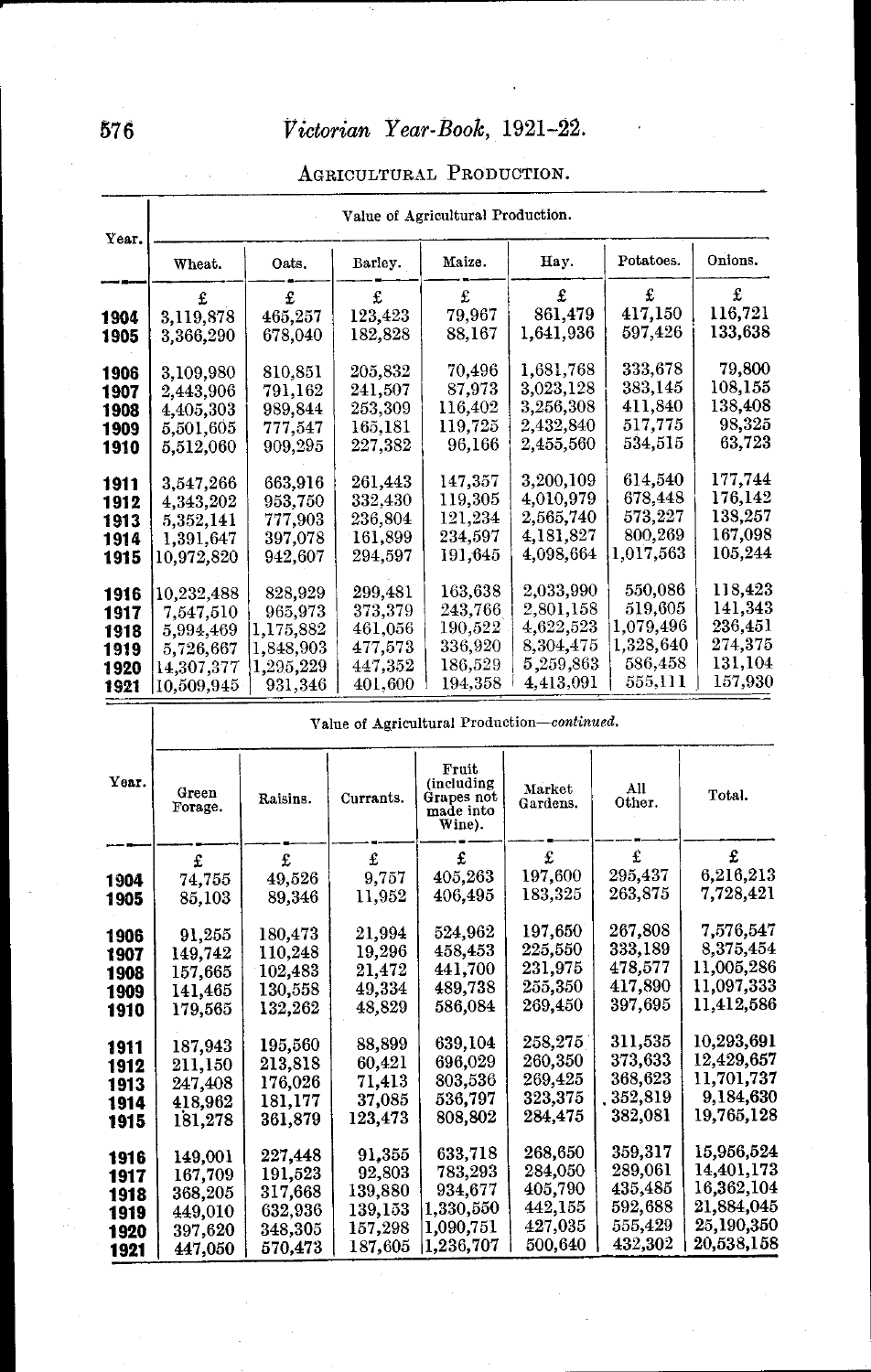#### PASTORAL AND DAIRYING PRODUCTION.

|                                       | Value of Pastoral and Dairying Production.                    |                                                                               |                                                               |                                                                                             |                                                     |                                                               |                                                               |                                                     |                                                                    |  |
|---------------------------------------|---------------------------------------------------------------|-------------------------------------------------------------------------------|---------------------------------------------------------------|---------------------------------------------------------------------------------------------|-----------------------------------------------------|---------------------------------------------------------------|---------------------------------------------------------------|-----------------------------------------------------|--------------------------------------------------------------------|--|
| Year.                                 | Wool<br>Produced.                                             | Horses<br>Pro-<br>duced.                                                      | Cattle                                                        | Sheep<br>Produced. Produced.                                                                | Pigs<br>Pro-<br>duced.                              | Milk<br>Consumed)<br>in<br>Natural<br>State.*                 | Butter<br>made.                                               | Cheese<br>made.                                     | Total.                                                             |  |
| 1904<br>1905                          | £<br>3,543,810<br>3,313,550                                   | £<br>198,456<br>176,267                                                       | £<br>1,740,767<br>2,064,000                                   | £<br>1,429,970<br>1,599,800                                                                 | £<br>380,616<br>331,140                             | £<br>696,972<br>753,510                                       | £<br>2,414,695<br>2.496.580                                   | £<br>89,022<br>102,563                              | £<br>10,494,308<br>10,837,410                                      |  |
| 1906<br>1907<br>1908<br>1909<br>1910  | 3,869,000<br>3,878,431<br>3,556,168<br>4,044,755<br>4,318,100 | 335,538<br>273,700<br>15,274<br>261,268<br>388,556                            | 2,480,226<br>2,056,198<br>298,606<br>1,602,858<br>1,860,888   | 1,913,202<br>1,716,908<br>597,880<br>1,317,320<br>1,298,740                                 | 325,381<br>424,660<br>380,650<br>470,081<br>541,785 | 817,317<br>850,126<br>845,004<br>891,755<br>1,020,360         | 2,978,860<br>2,855,305<br>2,388,743<br>2,493,990<br>3,109,510 | 116,860<br>109,948<br>126,252<br>130,670<br>105,340 | 12,836,384<br>12,165,276<br>8,208,577<br>11,212,697<br>12,643,279  |  |
| 1911<br>1912<br>1913<br>1914<br>1915  | 4,142,747<br>3,751,083<br>4,032,954<br>3,410,913<br>4,066,003 | 520,580<br>328,020<br>454,820<br>$\ddot{\phantom{0}}$<br>$\ddot{\phantom{a}}$ | 2,344,680<br>1,165,430<br>2,277,170<br>1,766,473<br>226,480   | 1,558,170<br>709,660<br>1,572,420<br>1,134,678<br>784,575                                   | 454,815<br>389,350<br>678,355<br>735,065<br>472,050 | 1,317,484<br>1,805,320<br>1,694,826<br>1,821,580<br>2,295,376 | 3,860,100<br>3,478,640<br>3,341,920<br>2.998.820<br>2,528,360 | 106,160<br>125,480<br>126,670<br>117,210<br>129,110 | 14,304,736<br>11,752,983<br>14,179,135<br>11,984,739<br>10,501,954 |  |
| 1916<br>1917<br>1918<br>1919<br>-1920 | 5.927,814<br>6,410,077<br>7,621,410<br>7,908,010<br>4,729,400 | 262.020<br>70,880<br>97,640<br>٠.<br>$\ddot{\phantom{0}}$                     | 4,774.610<br>5,270,940<br>5,383,660<br>4,856,100<br>5,269,650 | 3.928.860<br>3,641,630 1,002,250<br>3,288,330<br>2,782,290 1,139,960<br>1,750,220 1,250,680 | 825.450<br>884,280                                  | 2,451,170<br>2,786,890<br>3,395,040<br>3,973,020<br>4,583,650 | 4 224 420<br>4.229.310<br>4,868,670<br>4,945,480<br>7.043.950 | 223,040<br>197,750<br>257,880<br>344,210<br>189,070 | 22.617,384<br>23,609.727<br>25,796,910<br>25,949,070<br>24,816,620 |  |
| 1921                                  | 4,662,750                                                     | 71,800                                                                        | 3,099,300                                                     | 1,991,600 1,277,730                                                                         |                                                     | 4,181,790                                                     | 5,127,570 203,620                                             |                                                     | 20.616.160                                                         |  |

\* Including cream not made into butter, and concentrated milk.

 $-4771 - -32$